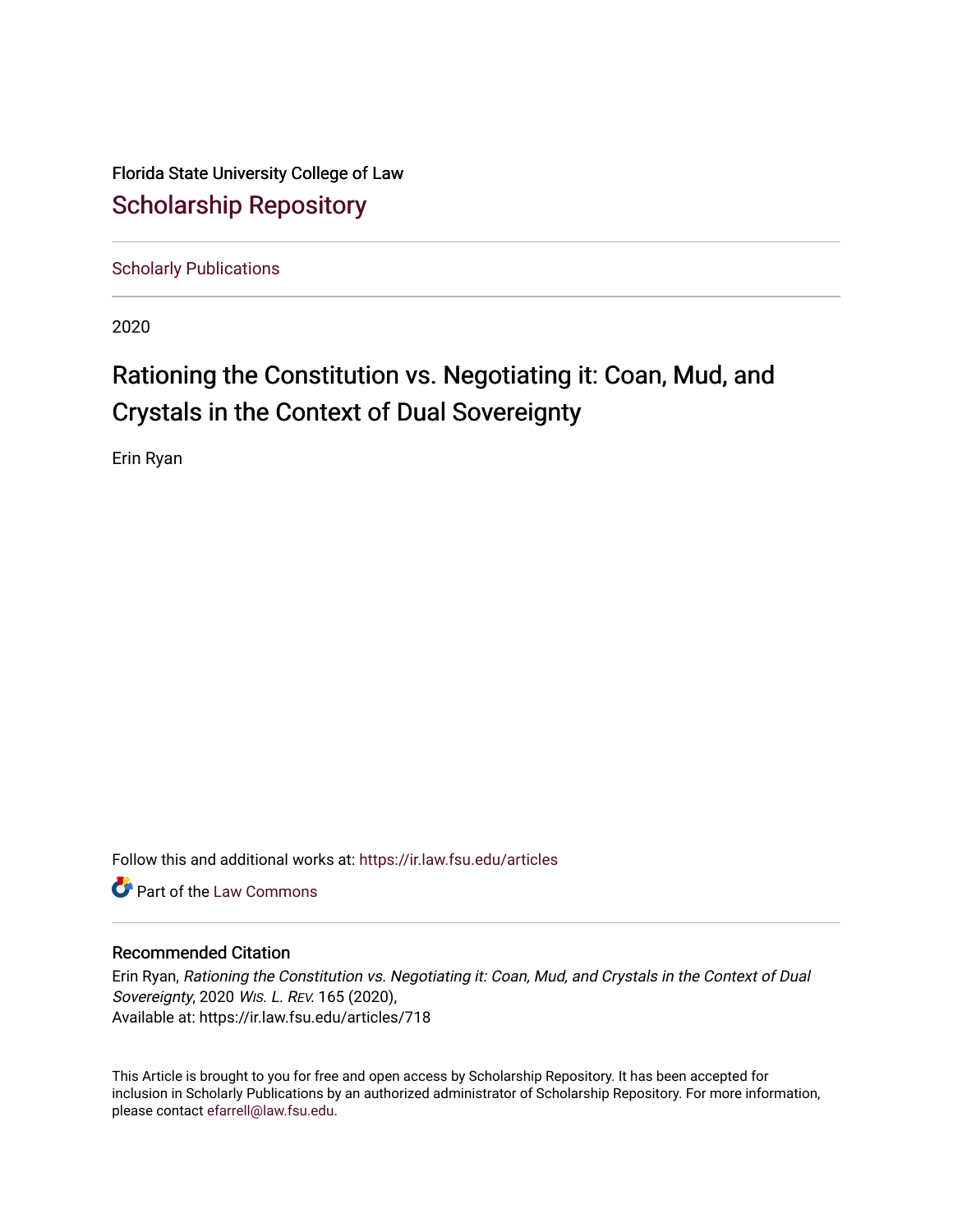## **RATIONING THE CONSTITUTION VS. NEGOTIATING IT: COAN, MUD, AND CRYSTALS IN THE CONTEXT OF DUAL SOVEREIGNTY[\\*](#page-1-0)**

ERIN RYAN[\\*\\*](#page-1-1)

| Coan's Model of Capacity-Constrained Interpretation 168<br>$\mathbf{I}$ . |
|---------------------------------------------------------------------------|
|                                                                           |
|                                                                           |
| П.<br>Judicial Competence and Balanced Federalism 176                     |
| A. Skepticism over Bright-Line Federalism Rules 176                       |
| B. Limited Judicial Competence and Negotiated Federalism. 182             |
| III.                                                                      |
|                                                                           |
| B. Covert Cooperation Among Competing Models 189                          |
|                                                                           |

#### <span id="page-1-4"></span>**INTRODUCTION**

In *Rationing the Constitution: How Judicial Capacity Shapes Supreme Decision-Making*, [1](#page-1-2) Professor Andrew Coan makes the provocative argument that judicial capacity is the most determinative factor in the Supreme Court's constitutional interpretation, especially regarding such critical realms as equal protection, takings, and the horizontal and vertical separation of powers. He contends that the Supreme Court's legitimate anxiety over managing workflow to the federal bench operates more powerfully to shape its responses to the questions raised in these areas of law than any alternative theories of constitutional interpretation, including the doctrinal models popular most among legal academics and the strategic models more popular among political scientists.<sup>[2](#page-1-3)</sup> This essay assesses the major strengths and weaknesses of Coan's argument, contrasting its convincing explanatory power with some

<span id="page-1-0"></span>This essay is based on a presentation at the WISCONSIN LAW REVIEW's 2019 symposium on Andy Coan's provocative new book, RATIONING THE CONSTITUTION: HOW JUDICIAL CAPACITY SHAPES SUPREME DECISION-MAKING (2019).

<span id="page-1-1"></span><sup>\*\*</sup> Erin Ryan is the Elizabeth C. & Clyde W. Atkinson Professor, Florida State University College of Law; J.D., Harvard Law School, M.A., Wesleyan University, B.A., Harvard University. I write with great gratitude to Andy Coan, who has so keenly challenged us with this wonderful work, and to the WISCONSIN LAW REVIEW for bringing us together for this wonderful book club. I am also very thankful to Ashley Edwards and Amelia Ulmer for their research assistance in support of this project.

<span id="page-1-3"></span><span id="page-1-2"></span><sup>1.</sup> ANDREW COAN, RATIONING THE CONSTITUTION: HOW JUDICIAL CAPACITY SHAPES SUPREME COURT DECISION-MAKING (2019).

<sup>2.</sup> *Id.* at 40–47.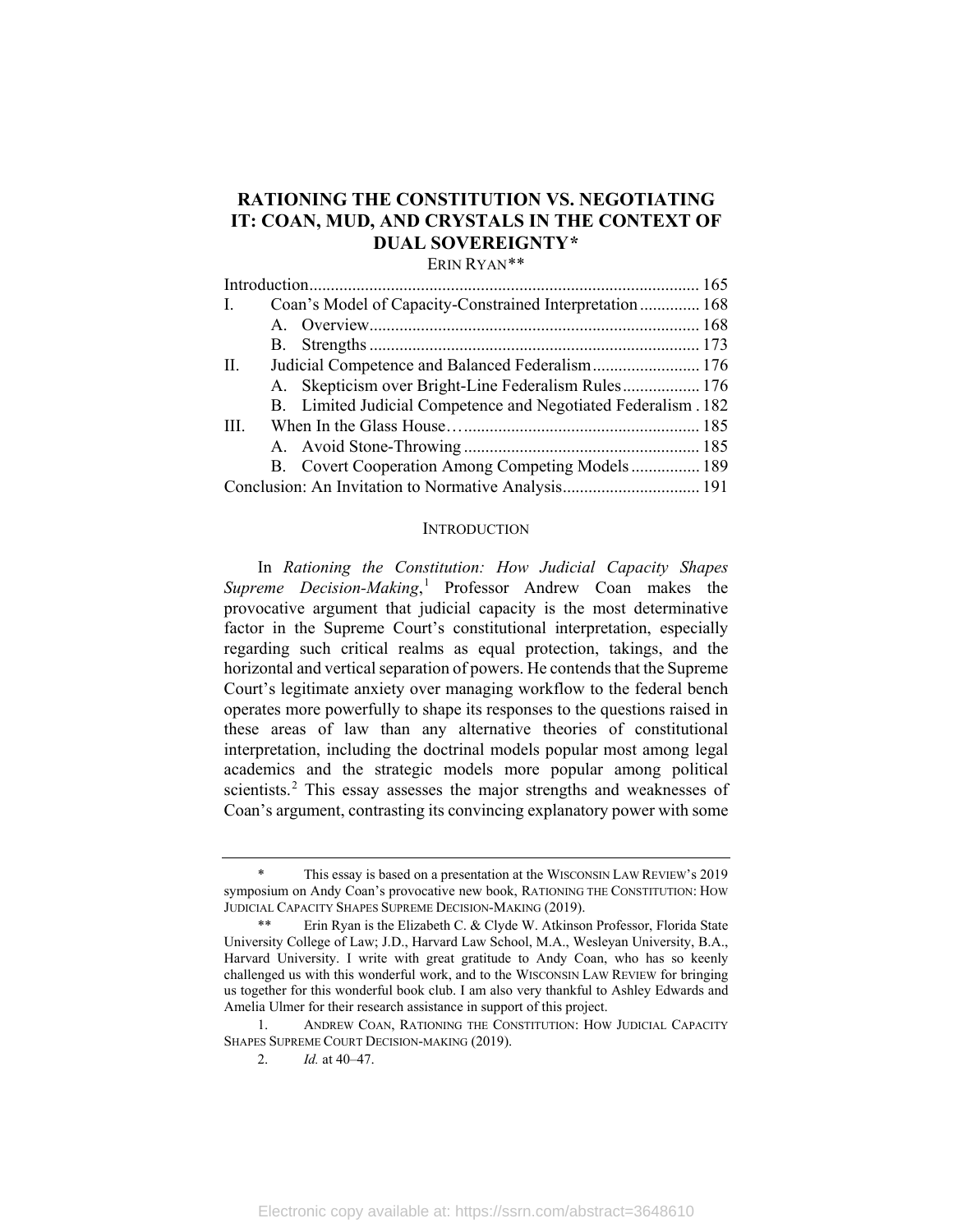<span id="page-2-9"></span>of the limits of its own breadth of field. It also explores the intersection of his theory with a different capacity-driven theory of constitutional interpretation that I first offered in *Negotiating Federalism*[3](#page-2-1) and later in FEDERALISM AND THE TUG OF WAR WITHIN. [4](#page-2-2)

<span id="page-2-0"></span>Andy's essential argument is that structural limitations on how much attention federal judges can give to any individual case assert powerful but underappreciated constraints on the kinds of decision rules those judges render in interpreting constitutional dilemmas.<sup>[5](#page-2-3)</sup> Too often, he argues, the Supreme Court reacts to this pressure by creating decision rules more responsive to the limits of judicial capacity than to the substantive legal values at stake in a given constitutional dispute.<sup>[6](#page-2-4)</sup> For Coan, judicial capacity is thus the most reliably dispositive factor in much of the Supreme Court's subject matter jurisprudence—explaining why the Court so often turns to bright-line categorical rules that limit judicial discretion in complex constitutional arenas where litigation might otherwise overwhelm the federal bench.<sup>[7](#page-2-5)</sup> More troubling, he contends that the Court gravitates toward categorical rules to cope with capacity pressures even when the complex nature of constitutional disputes makes categorical rules sub-optimal on the merits, especially in the realms of constitutional federalism and separation of powers, equal protection, and takings.<sup>[8](#page-2-6)</sup>

Some readers will be more persuaded than others on different parts of the argument, but we all owe a debt of gratitude to Andy for challenging us with this provocative invitation to reconsider some of the canonical theories of constitutional interpretation that it threatens to disrupt. I was especially interested in the way that his theory of judicial capacity intersects with my own theory of negotiated governance within Balanced Federalism, which recognizes the interpretive value of certain bilaterally negotiated outcomes by political branches in federalism contexts where judicial capacity is low.<sup>[9](#page-2-7)</sup> Although we do not cover the exact same theoretical territory, Andy and I share the deep concern that the Court's federalism jurisprudence sometimes misuses categorical rules in contexts where they are necessarily under- or over-inclusive, failing to account for critical nuances in complex cases, controversies, and policy dilemmas.<sup>[10](#page-2-8)</sup>

<span id="page-2-1"></span><sup>3.</sup> Erin Ryan, *Negotiating Federalism*, 52 B.C. L. REV. 1 (2011) [hereinafter Ryan, *Negotiating Federalism*].

<span id="page-2-4"></span><span id="page-2-3"></span><span id="page-2-2"></span><sup>4.</sup> ERIN RYAN, FEDERALISM AND THE TUG OF WAR WITHIN (2011) [hereinafter RYAN, F&TWW].

<sup>5.</sup> *See* COAN, *supra* note [1,](#page-1-4) at 2–9.

<sup>6.</sup> *Id.*

<sup>7.</sup> *Id.*

<sup>8.</sup> *Id.*

<sup>9.</sup> *See generally* RYAN, F&TWW, *supra* not[e 4.](#page-2-0)

<span id="page-2-8"></span><span id="page-2-7"></span><span id="page-2-6"></span><span id="page-2-5"></span><sup>10.</sup> For that reason, the subtitle of my presentation, *Coan, Mud, and Crystals in the Context of Dual Sovereignty*, is a direct homage to Carol Rose, who famously helped us think so effectively about the implications of deploying crystalline rules and muddier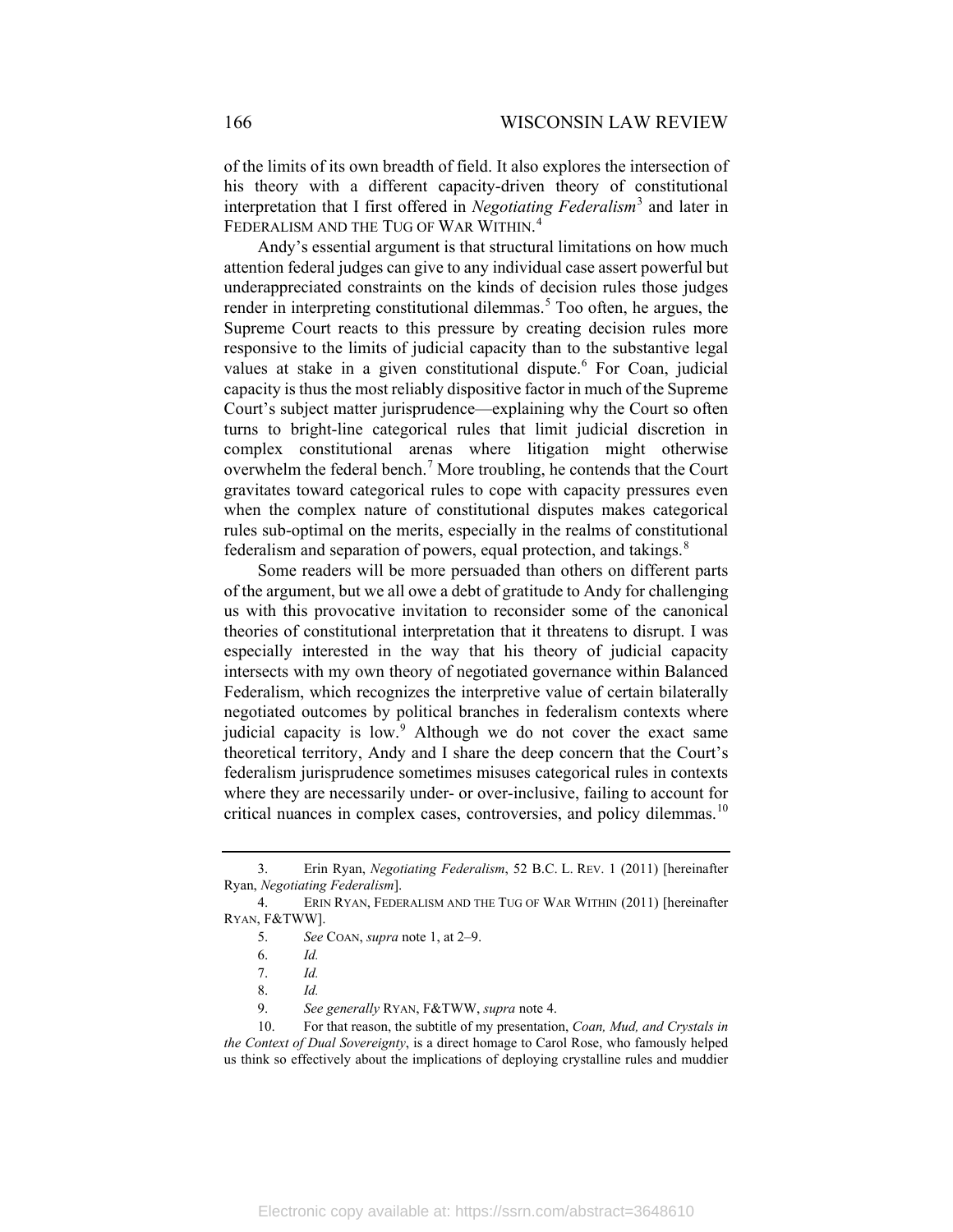Andy may not have anticipated that his argument would support mine, but his critique of how capacity constraints cause the Court to reach suboptimal solutions in the federalism context provides critical theoretical support for my claim that federalism interpretation should be shared among all three branches according to the distinctive capacity that each brings to the interpretive enterprise. $11$ 

<span id="page-3-1"></span>The remarks that follow will assess some of the strengths and weaknesses of Coan's provocative argument and explore the support that the capacity theory provides for the role of interpretive intergovernmental bargaining in contexts of jurisdictional overlap. I'll begin with an overview of Coan's book, paying homage to some of his most important contributions. There are many, of course, but in Part I, I'll review three in particular. First, there is the undeniable explanatory power of his model in accounting for the plethora of bright-line rules and categorical deference that we find among the Court's jurisprudence in the areas he highlights. In light of this model, Coan provides valuable advice to litigants about how to advocate around the capacity constraints of judicial decision-making. Perhaps even more important are the admonitions he offers the rest of us about how the limits of judicial capacity should temper our expectations about the role of the courts in a legal system within which courts are only one component.

In Part II, I'll consider the intersection between RATIONING THE CONSTITUTION, especially its analysis of the Court's federalism jurisprudence, and my own theory of negotiated governance within Balanced Federalism. As noted, we share a strong skepticism about the Court's use of "bright-line" categorical rules in its federalism jurisprudence, and the implications for judicial competence in these arenas. I'll make the case that Coan's analysis of the limits of judicial capacity buttresses my own claims in favor of intergovernmental bargaining in the interjurisdictional gray area as an alternative means of interpreting federalism where judicial capacity is low.

standards to resolve problems like these. Carol M. Rose, *Crystals and Mud in Property Law*, 40 STAN. L. REV. 577 (1988).

<span id="page-3-0"></span><sup>11.</sup> RYAN, F&TWW, *supra* note [4,](#page-2-0) at 181–214, 265–70, 339–70 (discussing what the Balanced Federalism model involves). As I describe in subsequent work, "Balanced Federalism emphasizes dynamic interaction among the various levels of government and shared interpretive responsibility among the three branches of government, with the overall goal of achieving a balance among the competing federalism values that is both dynamic and adaptive over time. The full elaboration in [F&TWW] helps provide the missing theoretical justification for the tools of cooperative federalism that predominate in modern American governance, as well as support for future moves by environmental governance toward even greater dynamic engagement. It emphasizes the skillful deployment of legislative, executive, and judicial capacity at each level of federalism-sensitive governance, allocating authority based on the specific forms of decision-making in which they excel." Erin Ryan, *Secession and Federalism in the United States*, 96 OR. L. REV. 123, 161 (2017) [hereinafter *Secession and Federalism*].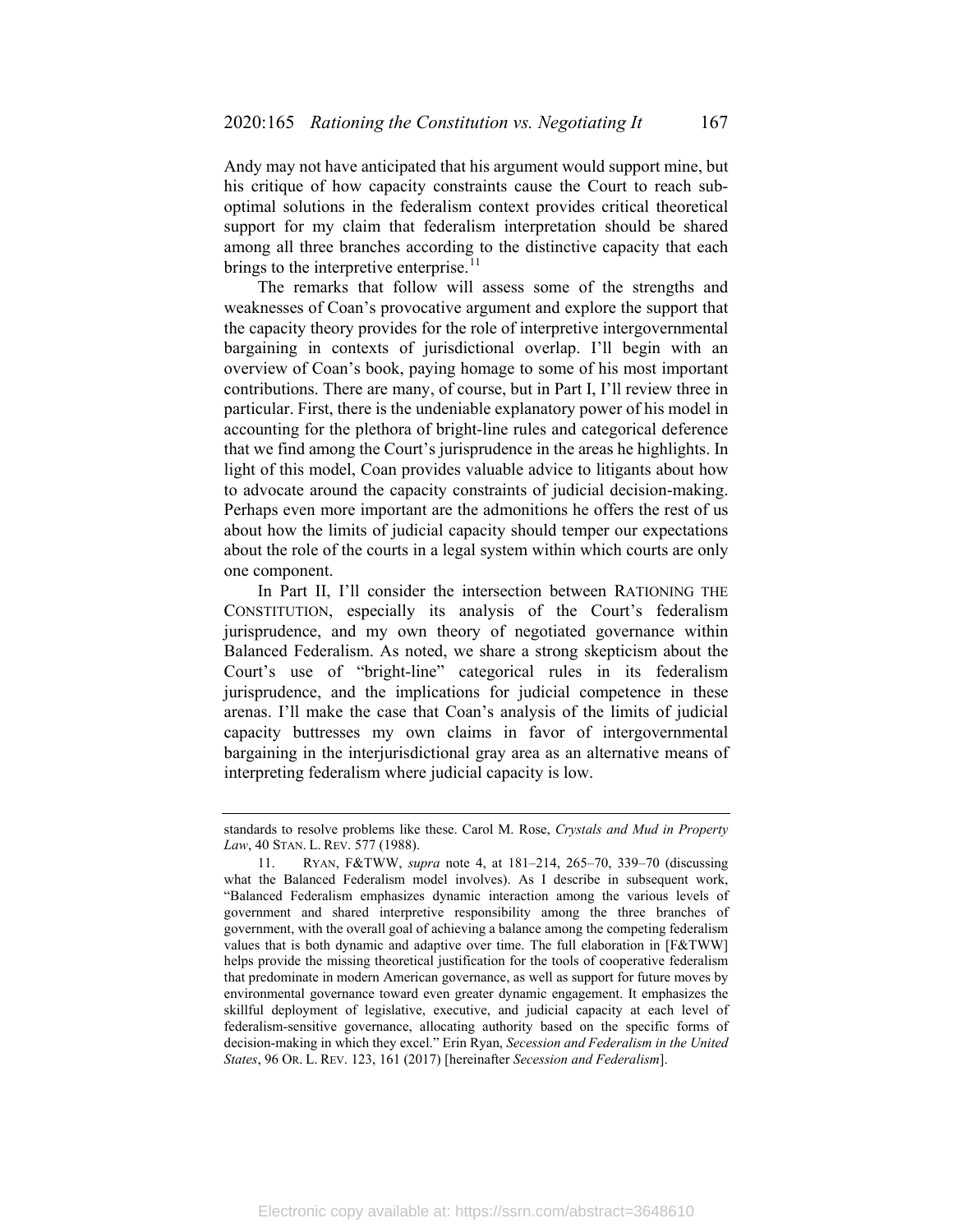Finally, in Part III, and notwithstanding the admiration that I have for the work overall, I'll nod to some of the limits that I see in Coan's theory. I'll suggest that in his robust critique of categorical rules, Coan nevertheless applies one himself, in a way that conflates important differences between the bright-line categorical deference that the Court applies in some contexts and the deferential but discretionary review that it applies in others. Coan also presents the capacity model as distinct from the predominant models of judicial interpretation that preceded it—the attitudinal, legalist, and strategic models—but I'll suggest that the capacity model is really symbiotic with them, and in some regards, already accounted for within them.

I'll close by pressing Andy to think more seriously about a systemic remedy for the problems he so aptly identifies here—in which limited judicial capacity leads to suboptimal judicial decision-making. After all, one potential solution to the problem Coan identifies is to vastly expand the courts by seating more judges, which would alleviate capacity constraints by directly increasing capacity. Yet another potential conclusion one might draw from his work is that we should reduce the size and importance of the judiciary, yielding greater power to the political branches, because courts are inherently unable to manage the responsibilities, we heap upon them in the framework of adversarial process. It's unclear which of these alternatives would be preferable to Andy, but given the strength of the rest of his presentation, I think we'd all like to hear his normative recommendations.

#### I. COAN'S MODEL OF CAPACITY-CONSTRAINED INTERPRETATION

This part briefly outlines the thrust and then the strengths of Coan's argument. The book warrants praise, especially for its powerful explanation of the Court's penchant for categorical rules in legal realms that would strain judicial capacity, for the guidance it offers litigants operating within the capacity-constrained system, and for the clear-eyed assessment it provides of how judicial capacity also limits judicial competence—even in circumstances where we traditionally have high expectations for the courts.

### *A. Overview*

<span id="page-4-0"></span>In a very small nutshell, Coan's argument is that the federal judiciary lacks the capacity—in terms of the sum total of hearts, minds, and human hours available each day—that would be necessary to resolve all the cases that come before it in the most optimal way.<sup>[12](#page-4-0)</sup> As he explains, there are

<sup>12.</sup> COAN, *supra* note [1,](#page-1-4) at 13–18.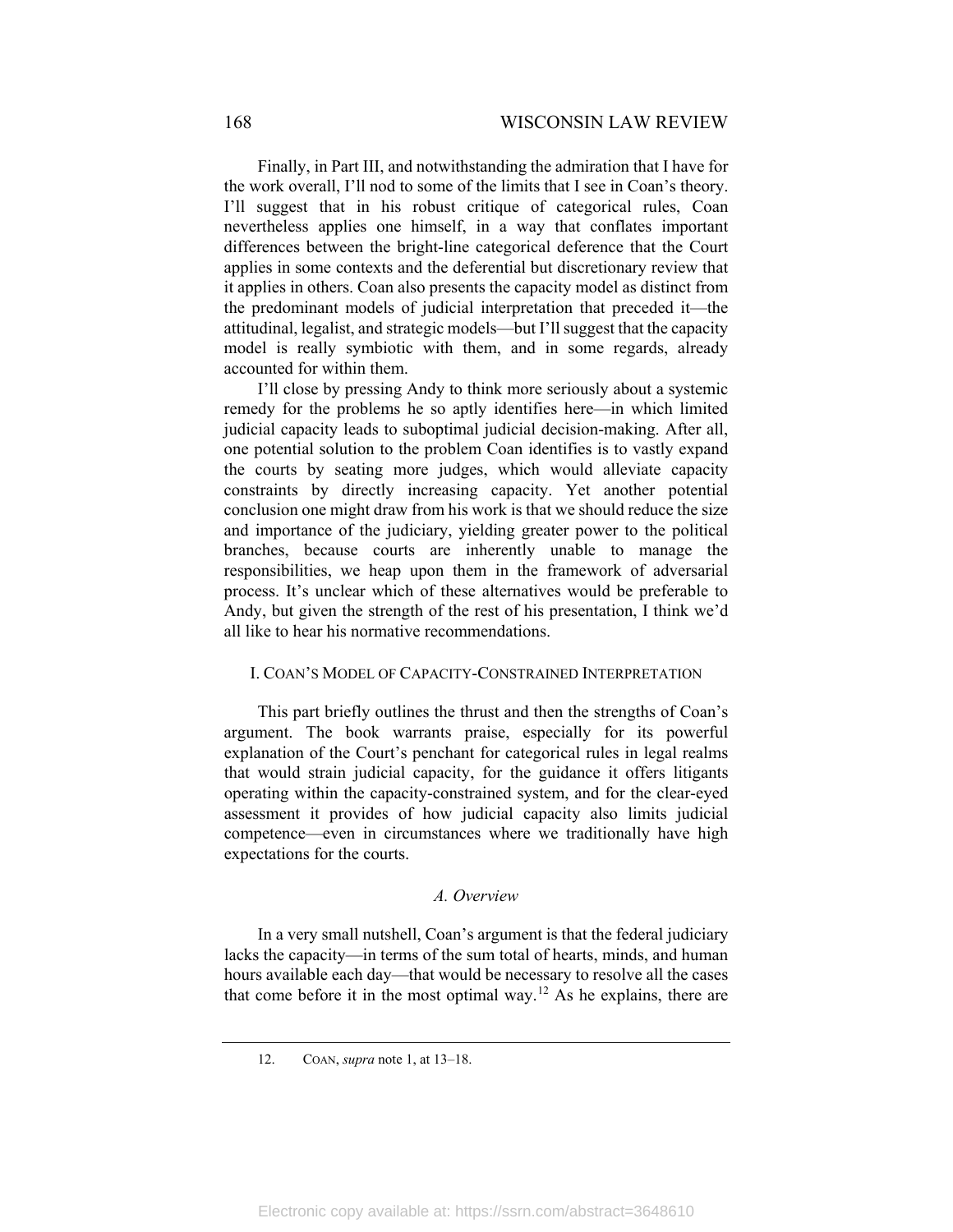comparatively few federal judges available to hear cases in a large nation, and far fewer Supreme Court justices.<sup>[13](#page-5-0)</sup> Accordingly, there is only so much these individuals can do, even with all the institutional support provided by the federal court system. This inherent capacity limitation puts strong pressure on the Supreme Court to craft rules of adjudication that will limit the flow of cases to the federal bench beyond what it can effectively handle within minimal professional standards.<sup>[14](#page-5-1)</sup>

As a result, Coan argues that in legal domains where the Court is worried about being overwhelmed, it has no choice but to either "defer to the political process, employ hard-edged categorical rules, or both."[15](#page-5-2) The Court will prefer decision rules that limit how closely judges must engage with the facts of each case, and how often they are asked to assess them, because otherwise, the system of justice would simply grind to a halt.<sup>[16](#page-5-3)</sup> Alternative approaches that invite broader judicial discretion and closer scrutiny of individual circumstances would simply invite more timeconsuming litigation than the judiciary could realistically handle—at least without sacrificing certain bedrock principles of judicial administration that we are collectively unwilling to sacrifice, such as minimum professional standards, due process, and legal-quality workmanship.<sup>[17](#page-5-4)</sup> Equally important, the Court will create categorical rules to limit disuniformity across the federal circuits to a tolerable level, reflecting concerns that too much disuniformity among the lower courts could call into question both the rule of law and the effectiveness of the judiciary within it.<sup>[18](#page-5-5)</sup>

Coan summarizes his fundamental claim by analogizing to a family budget: the Supreme Court can't spend more capacity than it has, so it must effectively "ration" constitutional adjudication by creating rules that limit the time and effort federal judges will have to spend engaging with the kinds of cases that most dangerously threaten these harms.<sup>[19](#page-5-6)</sup> He concedes exceptions in some areas of law, where the Court has created vague standards or bucked majoritarian impulses that invite more litigation than the capacity model would predict.<sup>[20](#page-5-7)</sup> But even if it is not

<span id="page-5-7"></span><span id="page-5-6"></span><span id="page-5-5"></span><span id="page-5-4"></span><span id="page-5-3"></span><span id="page-5-2"></span><span id="page-5-1"></span>20. *See, e.g.*, *id.* at 202–03 (noting the Court's willingness to invalidate major federal statutes in contrast to the predictions of the judicial capacity model, such as the Affordable Care Act in *National Federation of Independent Businesses v. Sebelius*, 567 U.S. 519 (2012), the Gun-Free Schools Act in *United States v. Lopez*, 514 U.S. 549 (1995), and the Violence Against Women Act in *United States v. Morrison*, 529 U.S. 598 (2000)); *id.* at 77 (describing how such Spending Clause cases as *United States v. Butler*, 297 U.S.

<span id="page-5-0"></span><sup>13.</sup> *Id.*

<sup>14.</sup> *Id.* at 19–31.

<sup>15.</sup> *Id.* at 32.

<sup>16.</sup> *Id.* at 32–37.

<sup>17.</sup> *Id.*

<sup>18.</sup> *Id.*

<sup>19.</sup> *Id.* at 20–21.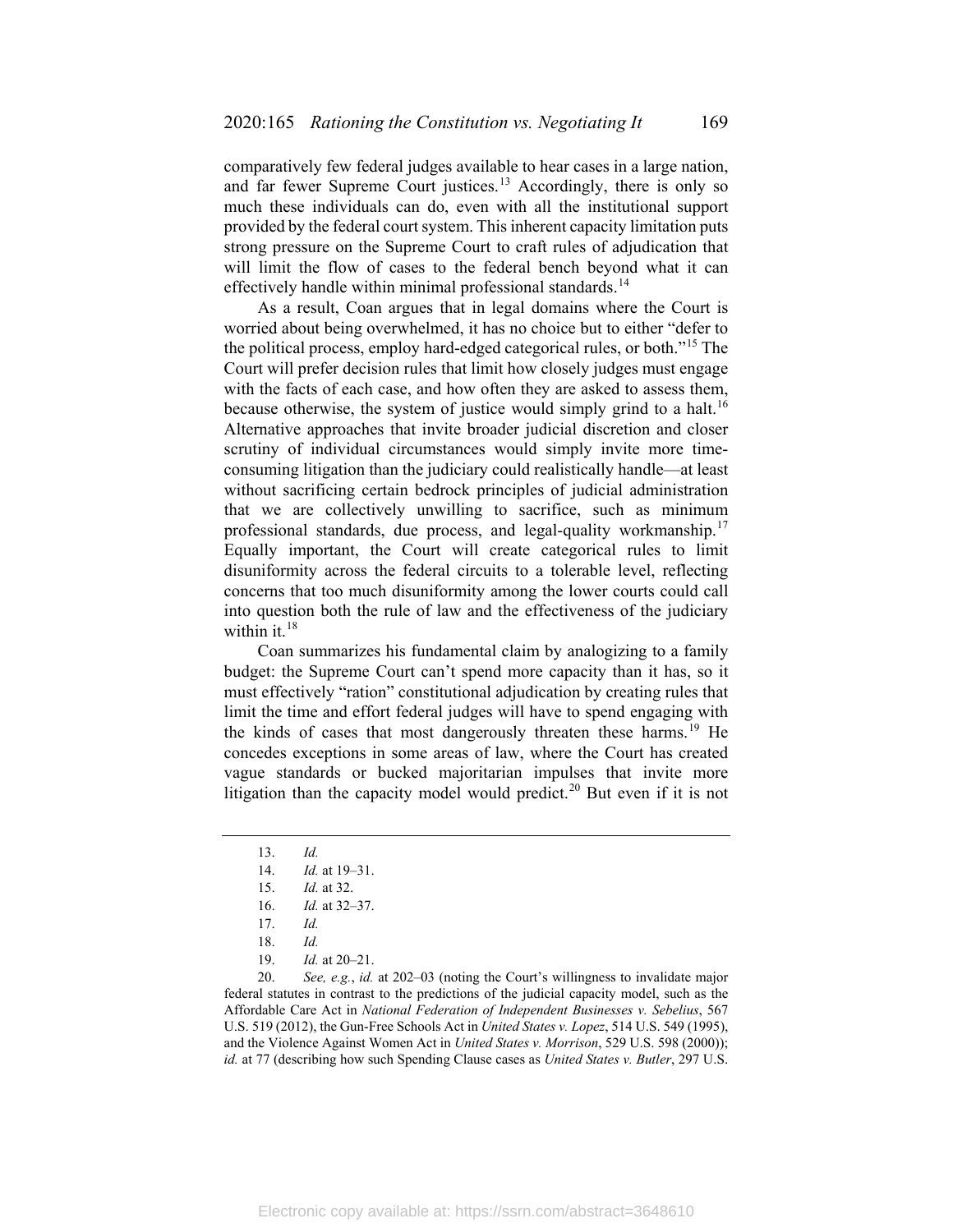perfect, Coan argues that it still outperforms any of its chief competitors at explaining judicial behavior. And on this point, it must be conceded that the capacity model has real explanatory power.

He then distinguishes these primary alternative models, which he identifies as the Attitudinal, Legalist, and Strategic Models.<sup>[21](#page-6-0)</sup> Coan finds the capacity model superior to the pragmatic Attitudinal Model, a favorite of political scientists, which assumes that judges will decide cases based on personal political ideologies just as legislators do in enacting policy.<sup>[22](#page-6-1)</sup> He also considers the more heroic Legalist Model, which explains judicial decisions in terms of constitutional text, history, precedent, and judges' principled commitments to, for example, the rule of law, judicial restraint, or other legal process ideals.<sup>[23](#page-6-2)</sup> Coan points out that law professors and judges are almost romantically attached to this model and therefore proceed from its assumptions most often—but he concludes that it, too, falls short of the predictive power of the capacity model.<sup>[24](#page-6-3)</sup> Finally, he considers the Strategic Model, which merges elements of Game Theory and Positive Political Theory into the Attitudinal model for the long game.<sup>[25](#page-6-4)</sup> This model acknowledges that justices' strategic anticipation of how other institutional actors are likely to react to their moves can constrain individual political bias in the short term to preserve credibility for accomplishing preferred outcomes further down the line.<sup>[26](#page-6-5)</sup> While Coan concedes different values in each approach, he maintains that none comes close to the accuracy with which the capacity model can predict outcomes.[27](#page-6-6)

Moreover, Coan predicts that based on the constraints of judicial capacity, the Court will be especially predisposed toward categorical rules or broad judicial deference in three specific varieties of legal disputes. The first, which he coins "high volume legal domains," are subject matter areas in which there is likely to be lots of litigation, such that the sheer number of potential legal claims could exceed capacity for meaningful judicial oversight.[28](#page-6-7) If the Court were to craft a fact-responsive, discretionary

- <span id="page-6-4"></span>25. *Id.* at 44–46.
- <span id="page-6-5"></span>26. *Id.*
- 27. *Id.* at 40–47.
- <span id="page-6-7"></span><span id="page-6-6"></span>28. *Id.* at 25–28.

<span id="page-6-1"></span><span id="page-6-0"></span><sup>1 (1936),</sup> and *NFIB* run counter to the judicial capacity model); *id.* at 115 (citing *Obergefell v. Hodges*, 135 S. Ct. 2584 (2015), as an example from the Court's Equal Protection jurisprudence and *Horne v. Dept. of Agriculture*, 569 U.S. 513 (2013), as an example from the Court's Takings jurisprudence that depart from the predictions of the capacity model). *See also id.* at 37 (noting that the Court's decisions during the New Deal era did not conform to the capacity model).

<sup>21.</sup> *Id.* at 40–47.

<sup>22.</sup> *Id.* at 42–44.

<span id="page-6-2"></span><sup>23.</sup> *Id.* at 41–42.

<span id="page-6-3"></span><sup>24.</sup> *Id.*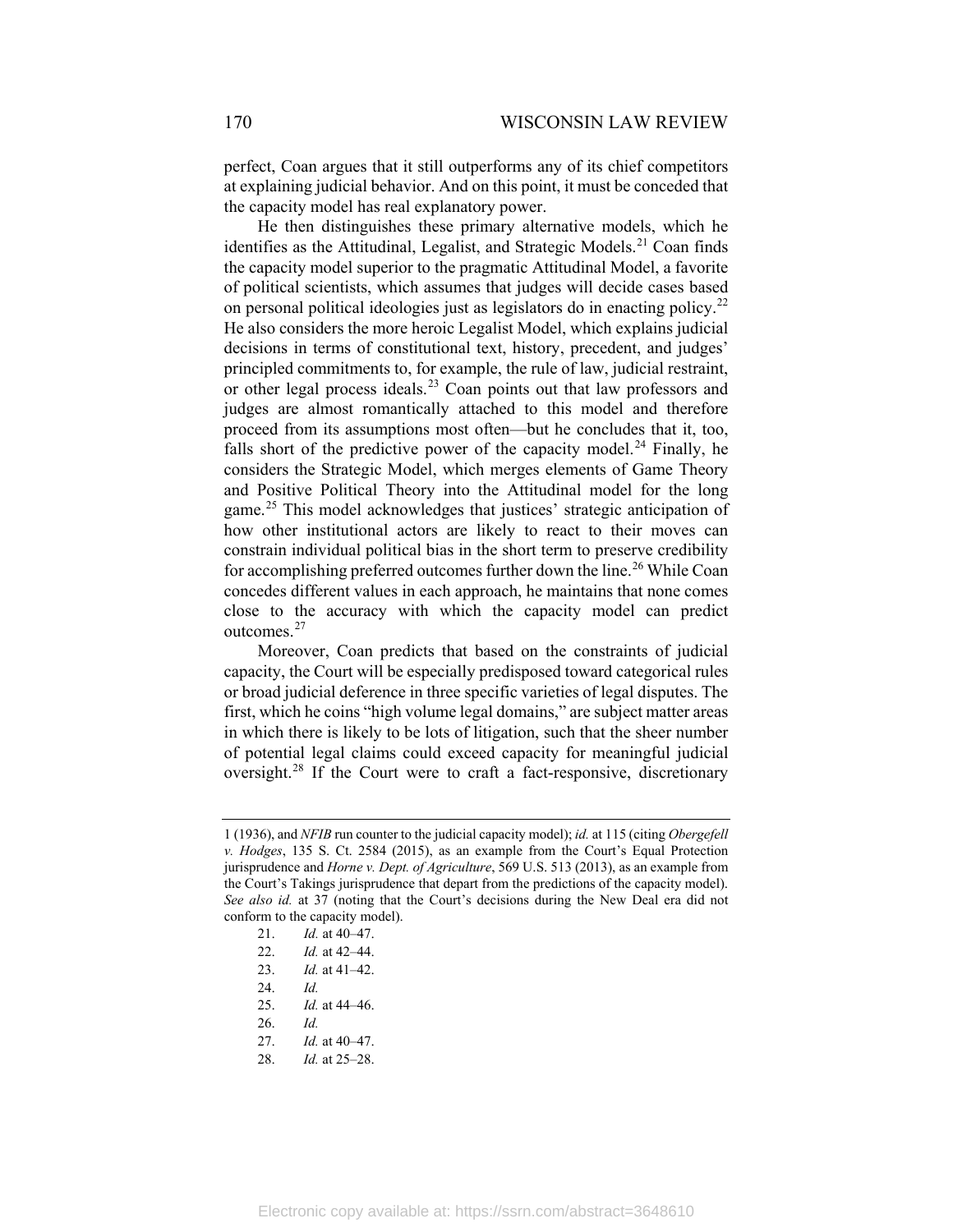standard, the time and energy it would take to handle the resulting litigation would overwhelm the courts beyond their ability to manage.<sup>[29](#page-7-0)</sup> For an example of this kind of legal issue, Coan cites takings claims by plaintiffs alleging the government has burdened their property rights. $30$ 

The second variety that will be especially constrained by judicial capacity are "high stakes legal domains," which are legal matters on which the Supreme Court cannot tolerate disuniformity among the circuits for prudential reasons and must therefore resolve the issue.<sup>[31](#page-7-2)</sup> For example, the Supreme Court feels pressure to resolve circuit splits created whenever a court in one region of the country invalidates a congressional statute while others reach a different result.<sup>[32](#page-7-3)</sup> As a result, the Court is unlikely to open the flood-gates for discretionary decision-making in these arenas, providing categorical guidance to avoid more disuniform decision-making in high-stakes legal arenas than it can effectively resolve.<sup>[33](#page-7-4)</sup> And of course, the third and most capacity-constrained legal arenas are the "hybrid" domains that involve both high-volume and high-stakes legal issues, maximizing pressure on the Court to create categorical rules.<sup>[34](#page-7-5)</sup>

Coan then spends time exploring how the Supreme Court has managed several of these hybrid domains—areas of law that, if not managed wisely, could portend dangerously high volumes of high stakes litigation—by creating categorical rules.<sup>[35](#page-7-6)</sup> He begins with federalism, a classic example of a hybrid "high-volume/high-stakes" domain, in which capacity constraints have operated to produce, he argues, suboptimal categorical rules in the Court's consideration of Commerce and Spending Clause claims.<sup>[36](#page-7-7)</sup>

If the Commerce Clause became the subject of judicial discretion through a more contextually contingent judicial standard, that could make an enormous number of claims more available for judicial review, and these decisions would also be of the high-stakes variety, as the court would not tolerate different responses from different parts of the country on the same federal statutes. $37$  Lots of federal legislation is grounded in the Commerce Clause, and virtually every statute invalidated by a lower court will require Supreme Court review.<sup>[38](#page-7-9)</sup> Coan explains that the Court's solution to this potential problem has been to categorically defer to

- 32. *Id.*
- <span id="page-7-5"></span><span id="page-7-4"></span>33. *Id.*

34. *Id.* at 30.

- <span id="page-7-6"></span>35. *Id.*
- <span id="page-7-8"></span><span id="page-7-7"></span>36. *Id.*
- <span id="page-7-9"></span>37. *Id.*
- 38. *Id.*

<sup>29.</sup> *Id.*

<span id="page-7-3"></span><span id="page-7-2"></span><span id="page-7-1"></span><span id="page-7-0"></span><sup>30.</sup> *Id.*

<sup>31.</sup> *Id.* at 28–29.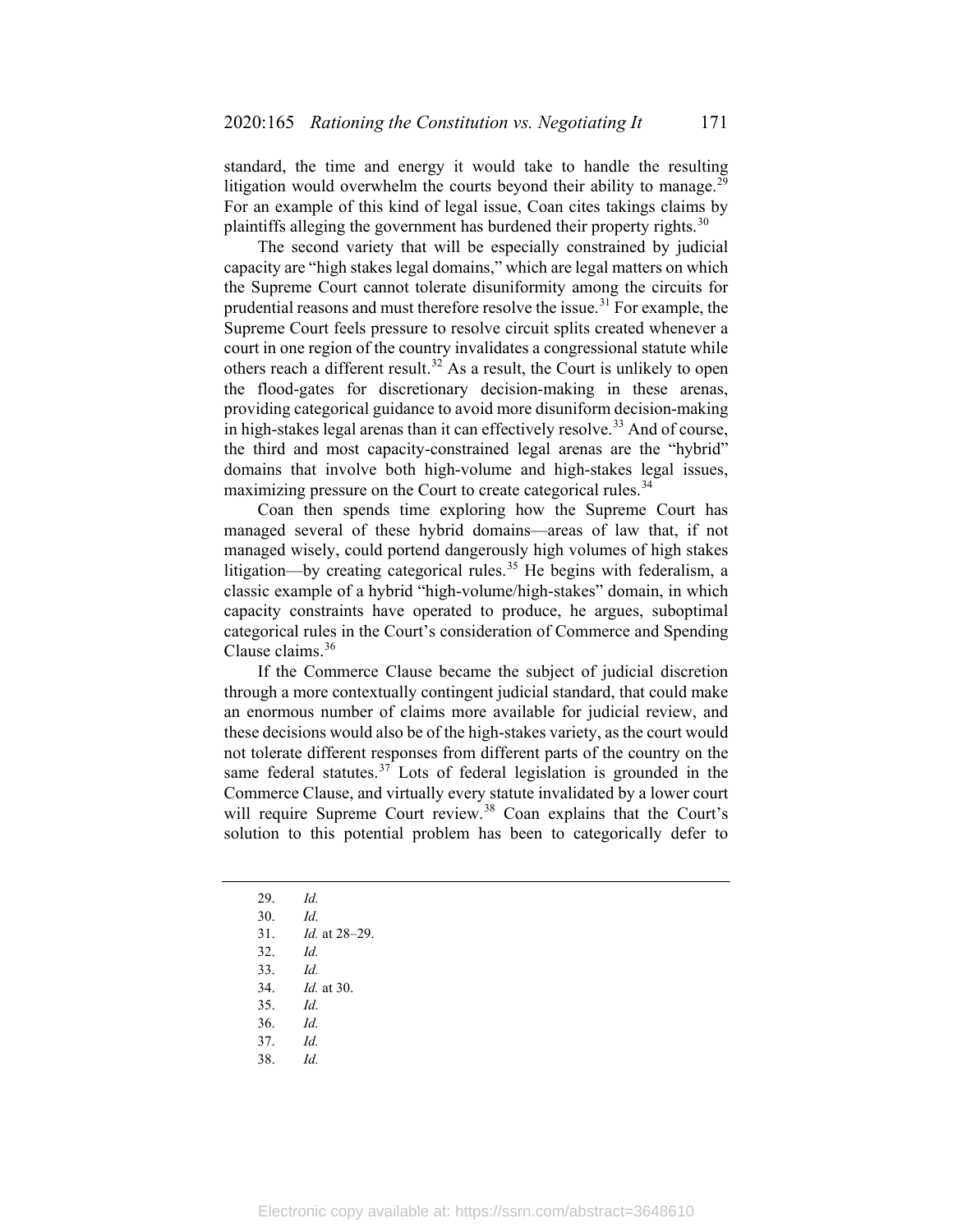Congress—requiring the lower courts to sustain congressional statutes against challenges with just a few narrow limits at the margins, thereby avoiding the onslaught of high-stakes adjudication otherwise required.<sup>[39](#page-8-0)</sup> Coan makes the same claim about the Spending Clause, for the same reasons.[40](#page-8-1) Lots of federal legislation is rooted in the Spending Power, so there would be many claims, and all would involve the potential for invalidating federal statutes, requiring Supreme Court review. If the Court were to reject categorical deference for more judicial discretion in interpreting Spending Clause cases, the federal bench would strain to guarantee uniformity across the polity.<sup>[41](#page-8-2)</sup>

Coan argues that in opting for categorical deference, the Court has eschewed the use of looser standards that would enable the kind of judicial analysis that could yield more nuanced interpretive results that better adjudicate among the competing values at stake. To demonstrate a competing model that would better grapple with the complexity of these cases, he points to the dissenting position taken by Justice Cardozo in Carter v. Carter Coal<sup>[42](#page-8-3)</sup> near the beginning of the Court's modern Commerce Clause jurisprudence.[43](#page-8-4) In *Carter Coal*, Justice Cardozo cogently argued for a more fact and context specific analysis for assessing Commerce Clause violations.<sup>[44](#page-8-5)</sup> Yet the Court has never taken that path, notwithstanding the potentially superior results it could yield from a substantive perspective, because, Coan says, doing so would throw open the floodgates to litigation that could easily overwhelm available judicial capacity.[45](#page-8-6)

In addition to the Commerce and Spending Clause, Coan analyzes categorical rules that the Court has adopted in its Separation of Powers, Equal Protection, and Takings jurisprudence as hybrid-driven results of which the capacity model is predictive.<sup>[46](#page-8-7)</sup> He does concede that there are exceptions, such as his recognition that the model is actually less predictive in the Spending Power context than he might expect,  $47$  given the Court's introduction in *National Federation of Independent Busine*s*ses*[48](#page-8-9) *(NFIB)* of the new "anti-leveraging" constraint on Congress's spending power, a standard amply critiqued as vague.<sup>[49](#page-8-10)</sup> Indeed, the fact

- 44. COAN, *supra* not[e 1,](#page-1-4) at 61–62.
- 45. *Id.*

- 48. *Nat'l Fed'n Indep, Bus. v. Sebelius*, 567 U.S. 519 (2012).
- 49. Erin Ryan, *The Spending Power and Environmental Law After* Sebelius, 85

<span id="page-8-11"></span><span id="page-8-0"></span><sup>39.</sup> *Id.*

<span id="page-8-1"></span><sup>40.</sup> *Id.* at 76–87.

<sup>41.</sup> *Id.*

<span id="page-8-4"></span><span id="page-8-3"></span><span id="page-8-2"></span><sup>42.</sup> *Carter v. Carter Coal Co.*, 298 U.S. 238 (1936).

<sup>43.</sup> *Id.* at 324–41 (Cardozo, J., dissenting).

<sup>46.</sup> *Id.*

<sup>47.</sup> COAN, *supra* not[e 1,](#page-1-4) at 66.

<span id="page-8-10"></span><span id="page-8-9"></span><span id="page-8-8"></span><span id="page-8-7"></span><span id="page-8-6"></span><span id="page-8-5"></span>U. COLO. L. REV. 1003, 1036 (2014) [hereinafter *Spending Power*].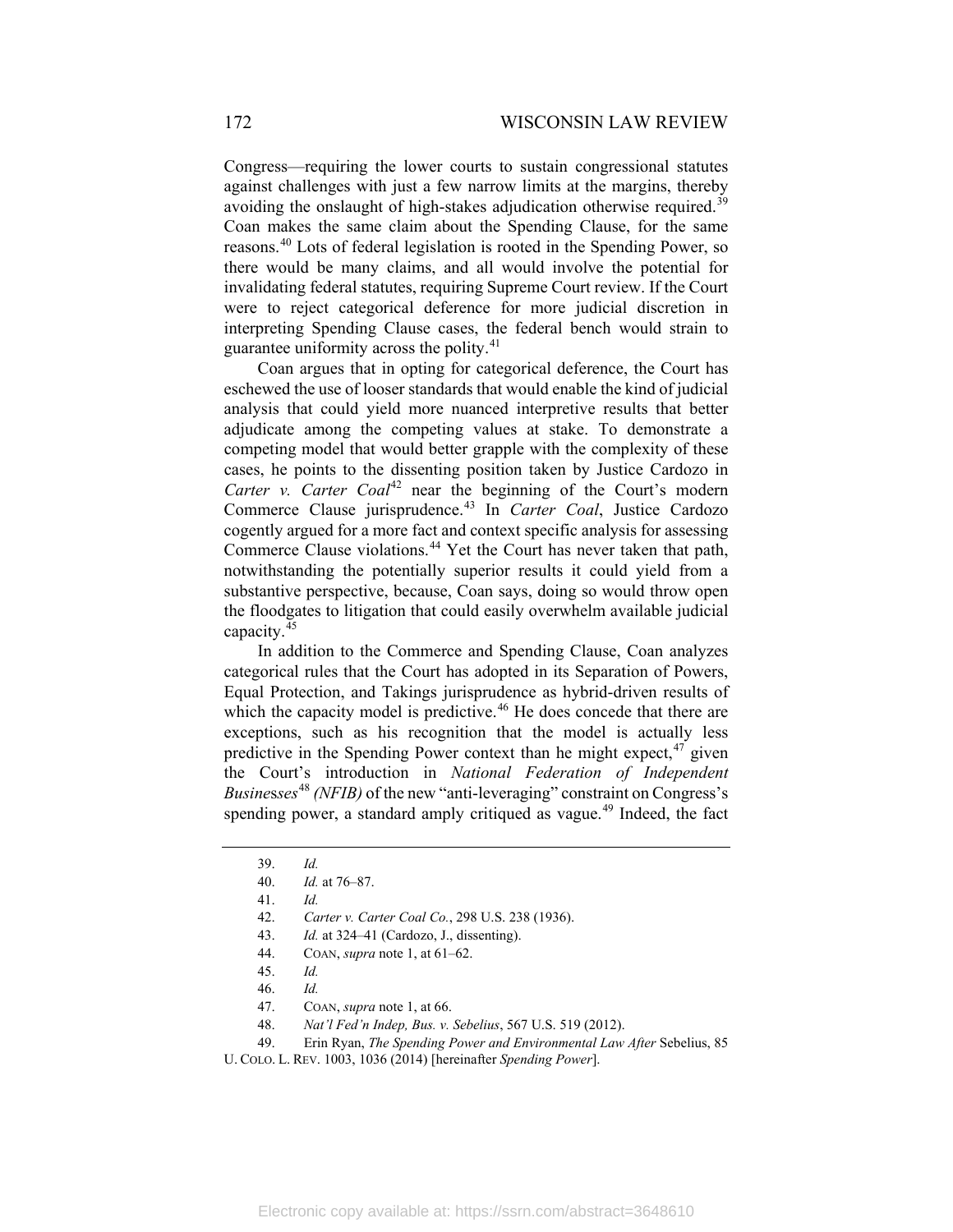that the *NFIB* rule threatens to do exactly what capacity theory says the Courts should avoid—opening an avalanche of high-stakes, high-volume litigation—somewhat undercuts the force of Coan's argument, indicating that, at the very least, there is more operating behind the Court's decisionmaking than simple capacity planning (but more about that in Part III). And that, very much in brief, is the case that Coan makes for the capacity model of Supreme Court interpretation.

## <span id="page-9-6"></span>*B. Strengths*

While reading Coan's book, a famous scientific aphorism came to mind: "[A]ll models are wrong, but some are useful."<sup>[50](#page-9-0)</sup> And indeed, whether or not one accepts his entire theory as correct, Coan deserves a good deal of credit for some of the very useful insights that he derives from his observations and analysis. To begin with, there is undeniable explanatory power in Coan's assessment of many of the realms of law he analyzes, where bright-line rules and categorical deference really do permeate the Supreme Court's jurisprudence. There is plain, inexorable logic in the notion that the Court has chosen these, in part, to avoid the crisis of judicial capacity that might ensue under a more complex set of interpretive decision rules. In this regard, Coan's argument just makes sense. It's hard to argue that capacity constraints are not part of the picture. It's what the legalists have previously referred to as "prudential" concerns, addressing, for example, the importance of administrability.<sup>[51](#page-9-1)</sup>

Moreover, Coan's analysis suggests cogent advice to litigants on how to craft their legal arguments in terms of judicial capacity.<sup>[52](#page-9-2)</sup> Advocates should look for ways to frame their preferred outcome in terms favorable to judicial economy, and to characterize their opponents' requested outcome as a threat to judicial capacity.<sup>[53](#page-9-3)</sup> By the same token, advocates should consider how courts may be constrained by capacity on the issues they are seeking redress, and then think carefully about what they are asking for.<sup>[54](#page-9-4)</sup> They should carefully assess whether the rule they are likely to get from a capacity-constrained judiciary will really advance their goals in litigation.<sup>[55](#page-9-5)</sup> If a categorical limit will be more hurtful than helpful to the concerns that motivated their suit, they should reconsider their line of argument, their litigation strategy, and perhaps even their choice to

<span id="page-9-5"></span>55. *Id.*

<span id="page-9-4"></span><span id="page-9-3"></span><span id="page-9-2"></span><span id="page-9-1"></span><span id="page-9-0"></span><sup>50.</sup> Quote attributed to the British statistician George E. P. Box. The Royal Statistical Society, *George Box, a Model Statistician*, SIGNIFICANCE (Sept. 2010) https://rss.onlinelibrary.wiley.com/doi/pdf/10.1111/j.1740-9713.2010.00442.x ("Essentially all models are wrong, but some are useful.").

<sup>51.</sup> *See* COAN, *supra* note [1,](#page-1-4) at 41–42, 180–81.

<sup>52.</sup> *Id.* at 204–05.

<sup>53.</sup> *Id.*

<sup>54.</sup> *Id.*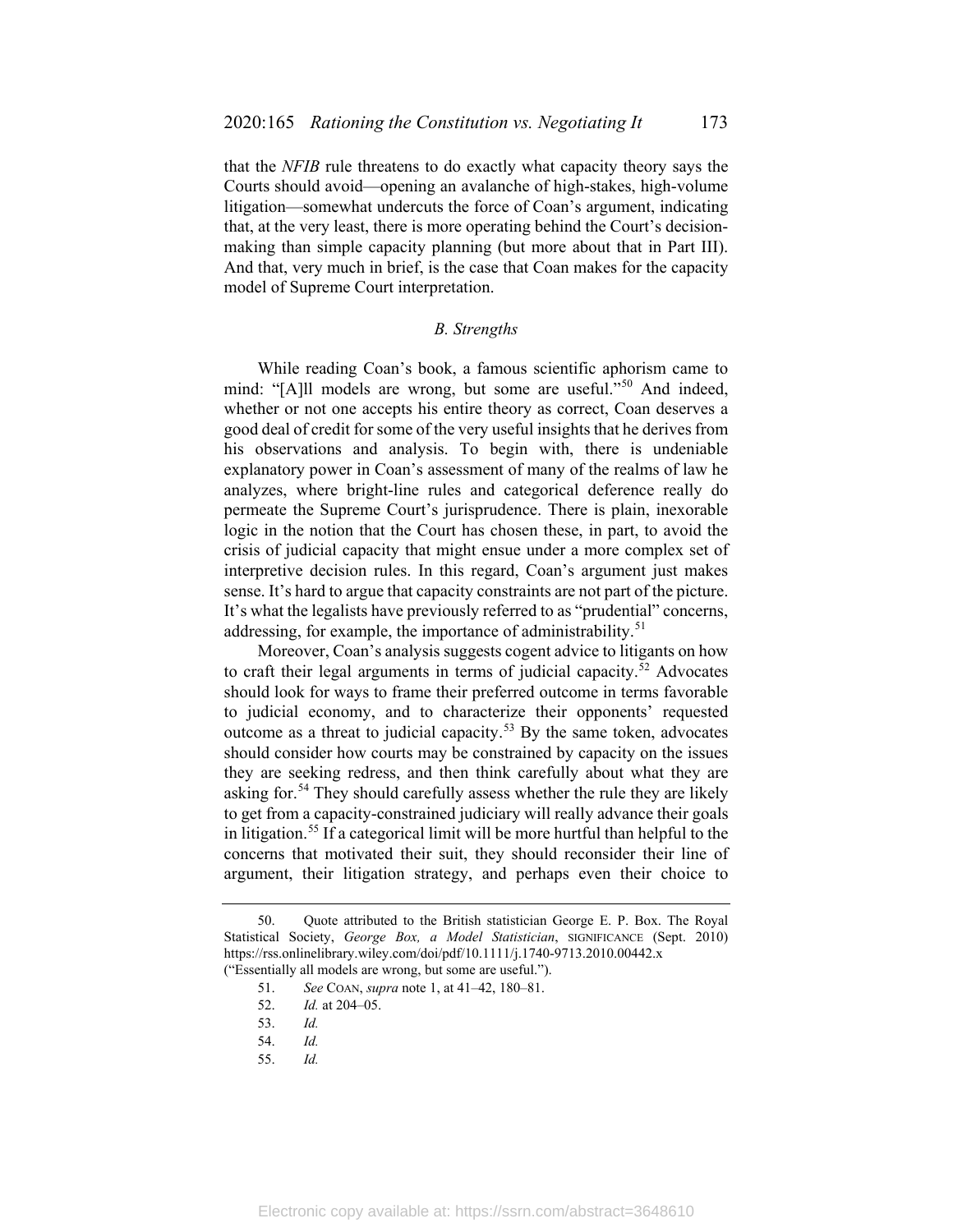litigate.<sup>[56](#page-10-0)</sup> If a categorical approach will indeed, advance their goals, then they should use the capacity theory wisely in argumentation.<sup>[57](#page-10-1)</sup>

Coan's analysis also offers important advice for jurists, scholars, and policy makers to be equally mindful of the limits of judicial capacity when creating, expanding, or allocating judicial authority.<sup>[58](#page-10-2)</sup> For example, legislators might think carefully before including purposeful judicial remedies in statutes if categorical rules are unlikely to produce optimal results in adjudication.<sup>[59](#page-10-3)</sup> Scholars should not blindly assume that courts are best positioned to consider the particulars of cases and controversies if categorical rules prevent this.<sup>[60](#page-10-4)</sup> And courts themselves, especially the justices of the Supreme Court, should consider more forthrightly how the rules they create are vulnerable to categorical bias in light of capacity constraints.<sup>[61](#page-10-5)</sup>

Yet most important of all, perhaps, is Coan's warning about just how seriously the limits of judicial capacity can undermine judicial competence in realms where we ordinarily take it as a matter of faith that judicial competence exceeds that of the political branches.

Coan makes the important point that judicial capacity is an overlooked factor when we assess judicial competence to decide specific issues relative to other institutional actors, because capacity limits their ability to do the kind of focused analysis that would best suit the needs of the situation.<sup>[62](#page-10-6)</sup> Good governance theory is preoccupied with the question of which branch of government is best suited to deal with which kinds of questions (certainly mine has been).<sup>[63](#page-10-7)</sup> In these debates, the proponents of judicial review often assume all sorts of judicial institutional advantages that make them a better forum for decision-making in cases and controversies compared to other institutional actors in the legislative or executive branches.<sup>[64](#page-10-8)</sup> They may argue that the judiciary is best suited to resolve important legal dilemmas through adversarial litigation, because, for example, judges are highly educated, principled actors who are less likely than legislators or executive branch actors to have a personal stake in the issues they are deciding. We assume that they will stand up for counter majoritarian principles and take the time to resolve each individual

<sup>56.</sup> *Id.*

<sup>57.</sup> *Id.*

<sup>58.</sup> *Id.* at 198–207.

<span id="page-10-4"></span><span id="page-10-3"></span><span id="page-10-2"></span><span id="page-10-1"></span><span id="page-10-0"></span><sup>59.</sup> *Id.* at 204–07 (advising advocates to temper expectations about what the judiciary can realistically accomplish in light of capacity constraints).

<sup>60.</sup> *Id.*

<sup>61.</sup> *Id.*

<sup>62.</sup> *Id.*

<span id="page-10-8"></span><span id="page-10-7"></span><span id="page-10-6"></span><span id="page-10-5"></span><sup>63.</sup> RYAN, F&TWW, *supra* note [4,](#page-2-0) at xii–xvi, 1–6; Ryan, *Secession and Federalism*, *supra* note [11,](#page-3-1) at 153–62.

<sup>64.</sup> COAN, *supra* not[e 1,](#page-1-4) at 203.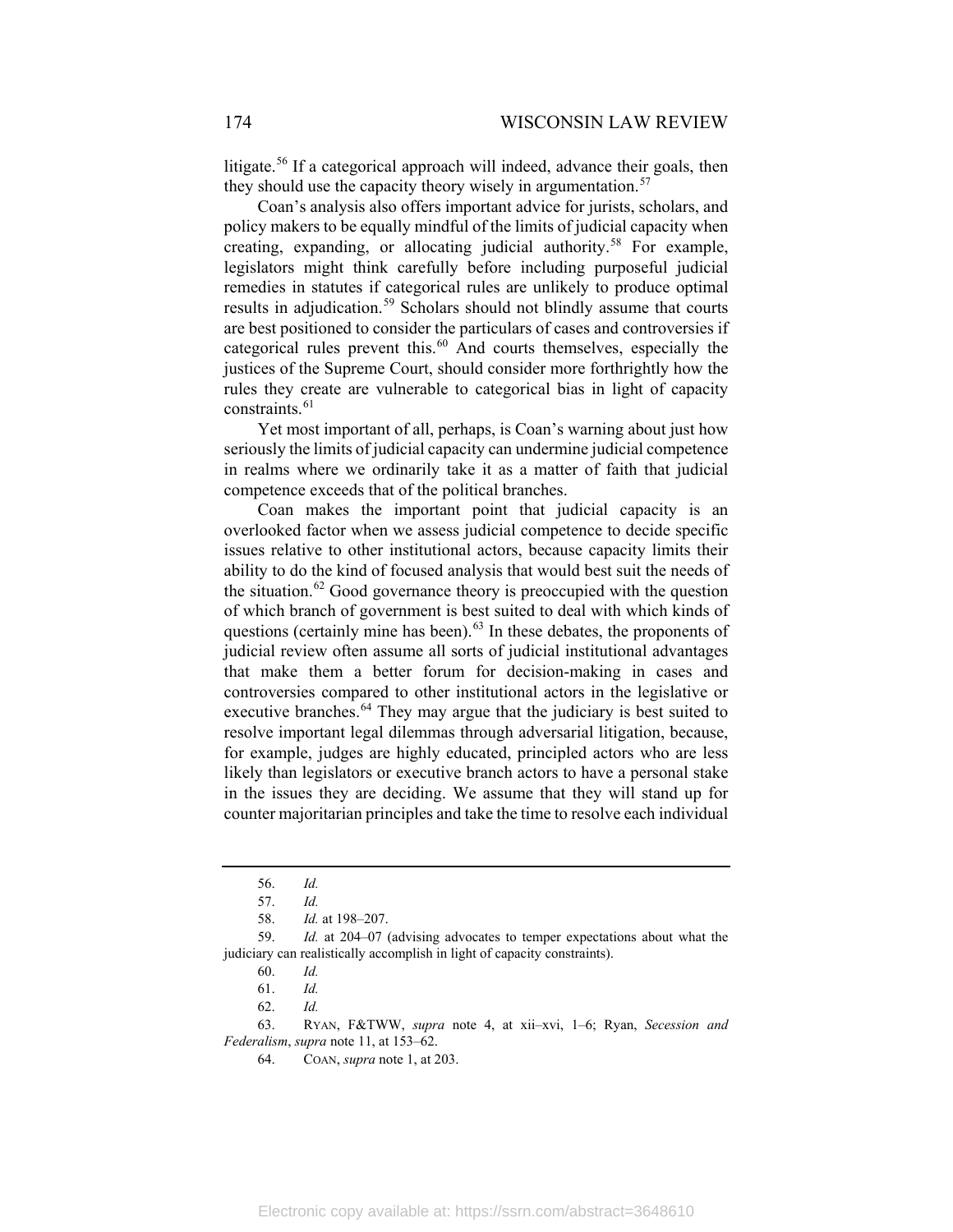case on the merits, in contrast to the majoritarian impulses of the legislature and the broad-brush approaches of regulations and statutes.

Yet these intuitions, says Coan, fail to account for the reality of the circumstances within which judges do their work.[65](#page-11-0) It may well be true that their sources of competence look excellent on paper; their resumes may make each individual look like an agent of competence whose discretion we would rightly value in problem-solving. But their delivery on that potential is fatally compromised by their inability to allow those sources of competence to fully operate to inform their good judgement, because capacity limitations remove their meaningful discretion.<sup>[66](#page-11-1)</sup>

Coan goes on to describe how the limits of judicial capacity can complicate the constitutional "choice set" of alternatives for crafting legal rules, because when the first-best choice is unworkable due to capacity limitations, the second best choice is often a very distant second, potentially doing more harm than good.<sup>[67](#page-11-2)</sup> In other words, when we compare judicial capacity with legislative capacity to resolve a particular kind of controversy, we may prefer judicial capacity because of the way it can theoretically consider all the individual inputs from a politically neutral way to craft a fitting resolution to an individual case in context. However, if judicial capacity constraints take that kind of adjudication off the table, and the second best choice is a non-discretionary bright-line rule or categorical deference that cannot consider any of the factual nuances, then we might have chosen legislative or executive capacity instead, to make a more nuanced policy accounting for different facts in different circumstances.<sup>[68](#page-11-3)</sup>

Finally, Coan shatters the most hallowed halo with which we crown the judiciary, which is its designated role as the protector of unpopular principles and other disfavored minorities. Coan argues that capacity problems even limit the Court's ability to make good on its promise of providing a counter-majoritarian bulwark against popular misdirection and even tyranny, because standing up to truly majoritarian impulses may strain capacity beyond tolerance.<sup>[69](#page-11-4)</sup> Defying a prevailing social norm will necessarily prompt pushback in the form of ample litigation, to which courts might not be able to devote appropriate attention. If the Supreme Court fears that the federal bench will be overwhelmed by litigation that it cannot effectively manage within the constraints of professional norms, it may pass on that conflict altogether.<sup>[70](#page-11-5)</sup>

- <span id="page-11-0"></span>65. *Id.*
- <span id="page-11-1"></span>66. *Id.*
- <span id="page-11-2"></span>67. *Id.* at 165–68.
- 68. *Id.*
- 69. *Id.* at 191.
- <span id="page-11-5"></span><span id="page-11-4"></span><span id="page-11-3"></span>70. *Id.* at 191–92.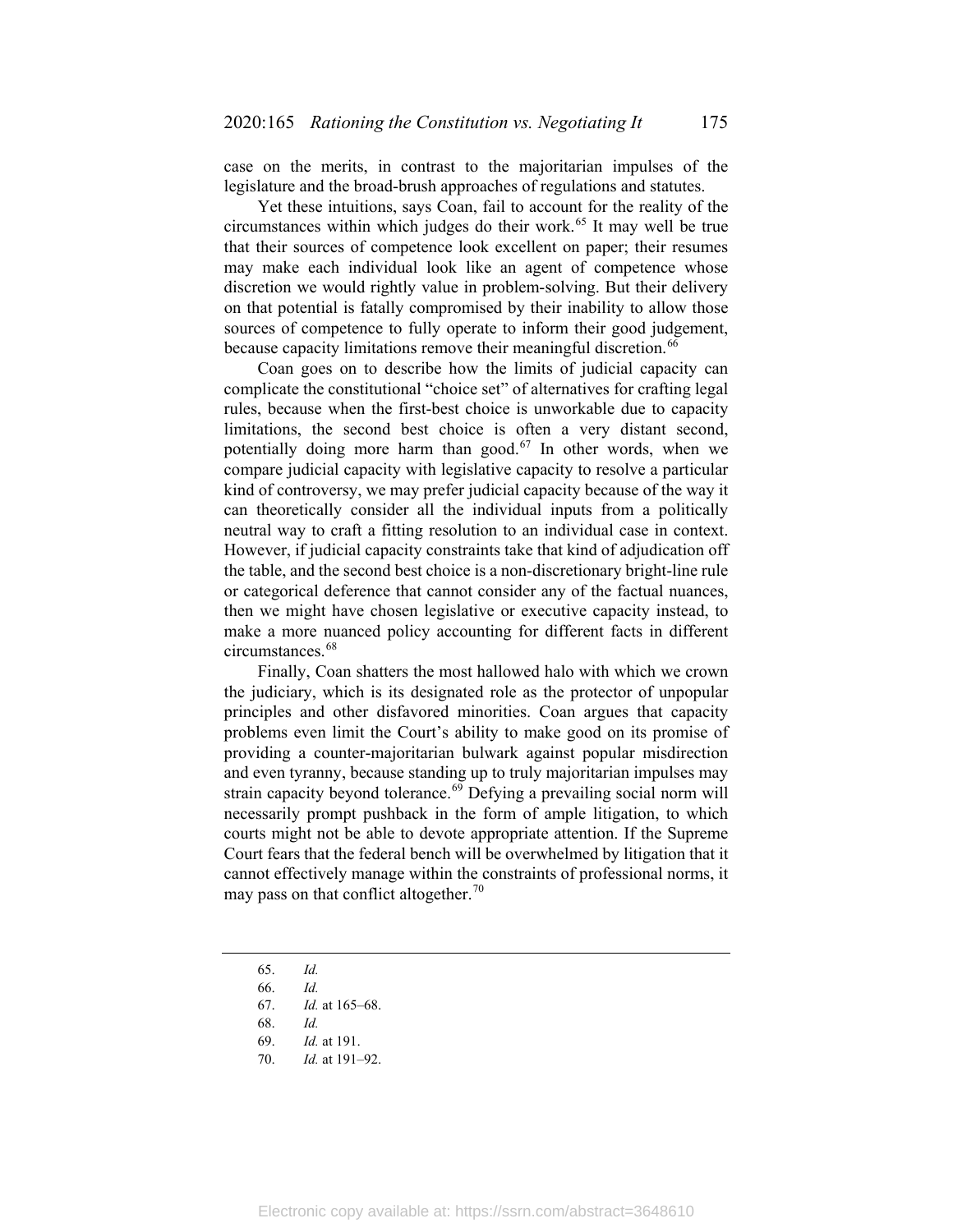The bottom line, and it's a very important one, is that Coan urges us to not have unrealistic expectations of what the judiciary can do.<sup>[71](#page-12-0)</sup> The limits of judicial capacity are necessarily also limits on judicial competence, even in those realms where we have most romanticized the judicial role. That alone is an exceedingly valuable contribution of the book.

It also leads me to the intersection with my own work, so let me now turn to that subject.

#### <span id="page-12-6"></span>II. JUDICIAL COMPETENCE AND BALANCED FEDERALISM

Coan's critique of judicial competence in RATIONING THE CONSTITUTION was especially interesting to me because of the way it dovetails with my own work on negotiated governance, especially within the model of Balanced Federalism that I proposed in FEDERALISM AND THE TUG OF WAR WITHIN and the work that preceded it.<sup>[72](#page-12-1)</sup> His insights about how capacity constraints limit judicial competence help explain why state and federal actors so often negotiate solutions to federalism dilemmas, $73$  and they support the need for bilaterally negotiated solutions as a constitutional alternative to judicial federalism interpretation where judicial competence/capacity<sup>[74](#page-12-3)</sup> is low (and where minimum standards of fair bargaining are met).<sup>[75](#page-12-4)</sup> This Part reviews our shared critique of "brightline" categorical rules in federalism jurisprudence, and how the limits on judicial competence that Coan identifies promote the phenomenon of federalism bargaining.

## *A. Skepticism over Bright-Line Federalism Rules*

While Coan and I pursue different theoretical objectives in our books, we begin with a shared critique of the misuse of categorical rules in the federalism context, finding that they are often too blunt an instrument to accomplish the task with the delicacy required.<sup>[76](#page-12-5)</sup> Federalism

<sup>71.</sup> *Id.*

<span id="page-12-1"></span><span id="page-12-0"></span><sup>72.</sup> *See generally* RYAN, F&TWW, *supra* note [4;](#page-2-0) Erin Ryan, *Federalism at the*  Cathedral*: Property Rules, Liability Rules, and Inalienability Rules in Tenth Amendment Infrastructure*, 81 U. COLO. L. REV. 1 (2010) [hereinafter *Federalism at the* Cathedral].

<sup>73.</sup> *See* RYAN, F&TWW, *supra* note [4,](#page-2-0) at 20–21. *See generally id.* at 265–70.

<span id="page-12-3"></span><span id="page-12-2"></span><sup>74.</sup> A quick note on shared and contrasting vocabulary between these books: *Federalism and the Tug of War Within* uses the word "capacity" to refer to a variety of competencies, including expertise, legal authority, jurisdiction, operationalism, etc. *See generally*, RYAN, F&TWW, *supra* note [4.](#page-2-0) RATIONING THE CONSTITUTION uses the word more specifically, to refer to the availability of resources to perform a specific task. *See generally*, Coan *supra* not[e 1.](#page-1-4)

<sup>75.</sup> RYAN, F&TWW, *supra* note [4,](#page-2-0) at 104–10, 339–40.

<span id="page-12-5"></span><span id="page-12-4"></span><sup>76.</sup> *Id.* at 141–44 ("Haunted by the ghost of classical dualism, the cases effectively ask us to identify zones of properly local and national authority and protect each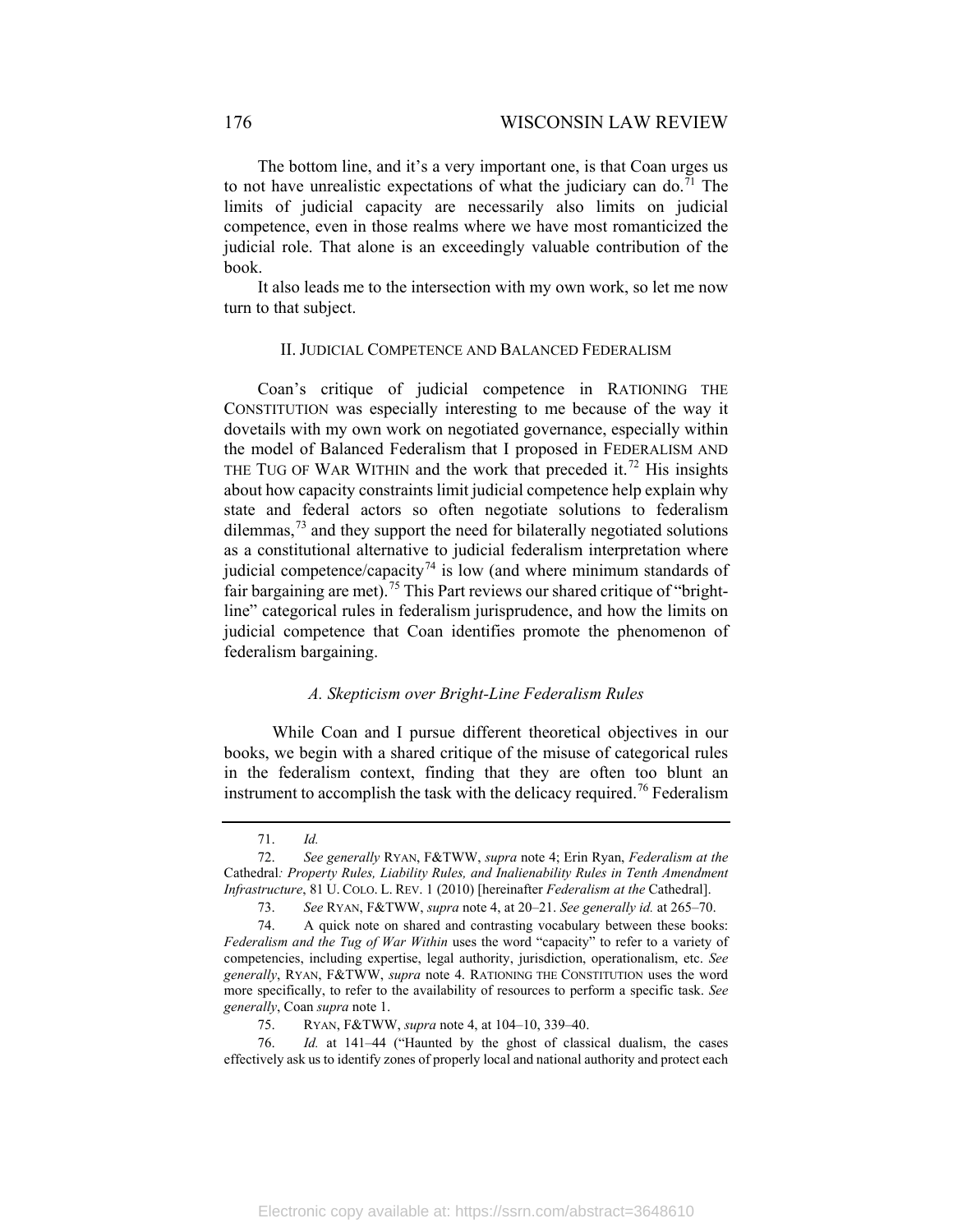disputes generally require a determination about which competing level of government should have the final say in regulatory conflicts where each has a legitimate claim to authority.<sup>[77](#page-13-1)</sup> But in the most vexing federalism conflicts, both the state and federal actors have strong claims for authority under different aspects of constitutional text and precedent.<sup>[78](#page-13-2)</sup> Lacking clearer constitutional guidance about who should get to decide, interpreters wrestle with the task of allocating contested authority in ways that will best protect the underlying values of constitutional federalism.<sup>[79](#page-13-3)</sup> As I've argued elsewhere, American federalism is essentially a project of managing the tension between incommensurable constitutional values, including:

<span id="page-13-0"></span>[T]he maintenance of (1) checks and balances between opposing centers of power that protect individuals; (2) governmental accountability and transparency that enhance democratic participation; (3) local autonomy that enables interjurisdictional innovation and competition; (4) centralized authority to manage collective action problems and vindicate core constitutional promises; and finally (5) the regulatory problem-solving synergy that federalism enables between the unique governance capacities of local and national actors for coping with problems that neither can resolve alone.<sup>[80](#page-13-4)</sup>

from incursion by the other, narrowing the expanse of permissible jurisdictional overlap. Reinforced by those decisions' preference for formal doctrinal rules that eschew consideration of functional consequences, the enterprise is akin to 'bright-line rule' jurisprudence—in which the judiciary articulates 'clearly defined, highly administrable' lines separating permissible from impermissible activity.") (internal citations omitted). *See also* Ryan, *Federalism at the* Cathedral, *supra* note [72,](#page-12-6) at 67–68 (discussing the implications of bright-line rule jurisdictional separation for federalism bargaining); RYAN, F&TWW, *supra* not[e 4,](#page-2-0) at 256–57.

<sup>77.</sup> RYAN, F&TTW, *supra* note [4,](#page-2-0) at 2.

<span id="page-13-2"></span><span id="page-13-1"></span><sup>78.</sup> Erin Ryan, *Negotiating Environmental Federalism: Dynamic Federalism as a Strategy for Good Governance*, 2017 WIS. L. REV. FORWARD 17, 25 [hereinafter Ryan, *Negotiating Environmental Federalism*]; Erin Ryan, *Environmental Federalism's Tug of War Within, in* THE LAW AND POLICY OF ENVIRONMENTAL FEDERALISM: A COMPARATIVE ANALYSIS 355 (Kalyani Robbins ed., 2015) [hereinafter Ryan, EFTWW].

<span id="page-13-3"></span><sup>79.</sup> RYAN, F&TWW, *supra* note [4,](#page-2-0) at 141. *See generally* Ryan, *Negotiating Federalism*, *supra* note [3.](#page-2-9)

<span id="page-13-4"></span><sup>80.</sup> Ryan, *Secession and Federalism*, *supra* not[e 11,](#page-3-1) at 154–55. *See also* RYAN, F&TTW, *supra* note [4,](#page-2-0) at xiv, 34–67 (specifically detailing the values of checks, transparency, localism, and synergy and dealing more holistically with the nationalism values necessarily implied by a federal system). In the original book, I discussed the four federalism values most directly voiced in American federalism jurisprudence: checks and balances, transparency and accountability, localism values, and the problem-solving value implied by subsidiarity. Later, I added overt discussion of the values of centralized power that counterbalance the localism values within federalism. See Ryan, EFTWW, *supra* note [78,](#page-13-0) at 362–64, n.41.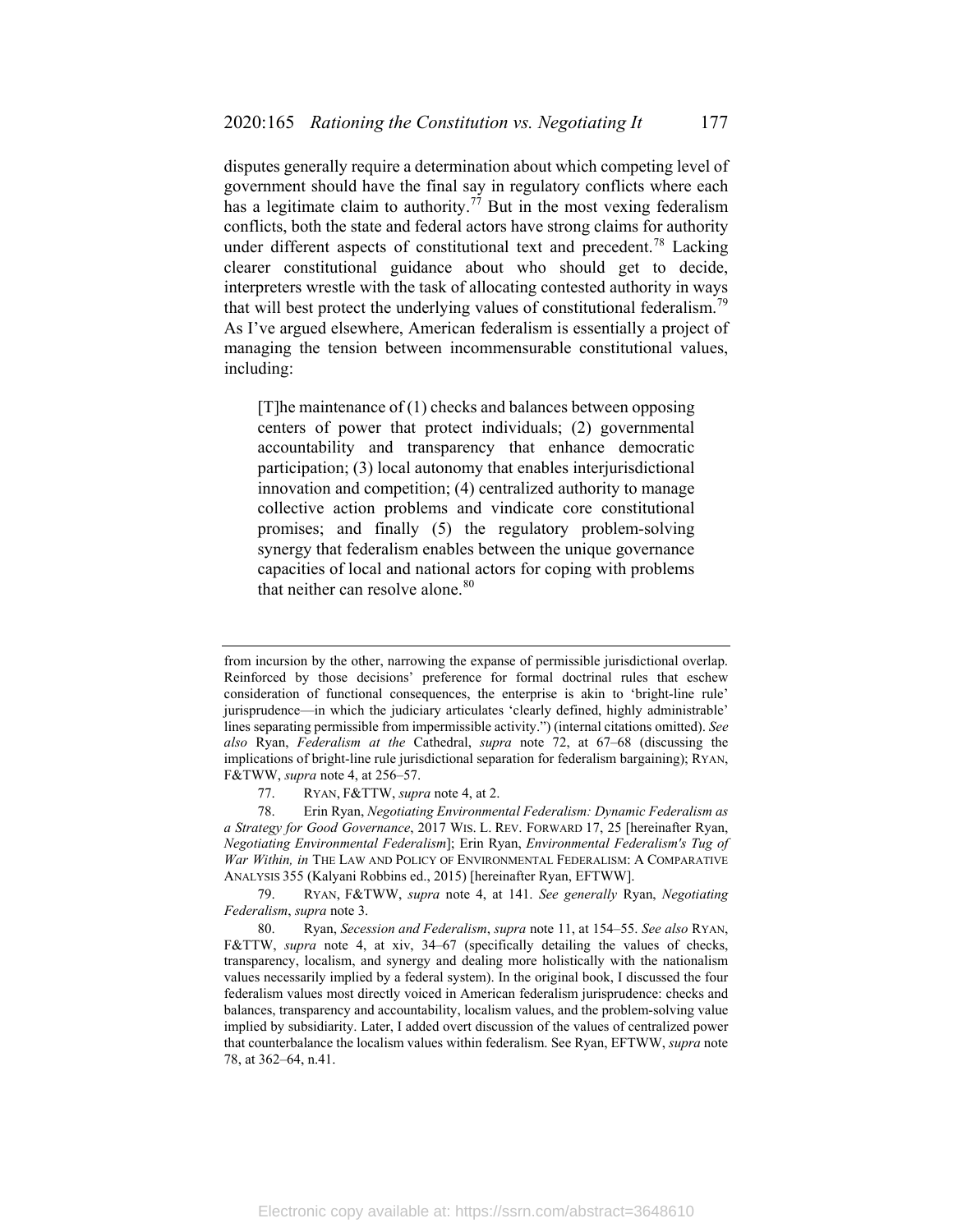And when adjudicating between multiple incommensurate values, there is often no clear "right answer" to the problem, as there could be countless possible outcomes that appropriately balance competing values in different ways.

Without belaboring points that I've made elsewhere, environmental and land use law offer some of the most compelling examples of these dilemmas, because they "allocate power in regulatory contexts where both the state and federal claims to authority are simultaneously at their strongest."<sup>[81](#page-14-0)</sup> These problems usually match "the need to regulate the harmful use of a specific parcel of land—something we normally think of as a local matter—with the need to regulate the boundary-crossing harms associated with that use," one of the "original predicates" of national authority.<sup>[82](#page-14-1)</sup> Land and environmental law are especially prone to federalism dilemmas because locally distinctive geography proves so salient, but similar dilemmas arise in in other legal realms that pit states' traditional police powers to protect the public health and safety against newer federal powers to resolve collective action and prevent spillover harms, such as health, education, criminal, and family law.<sup>[83](#page-14-2)</sup>

When jurisdictional conflicts arise in circumstances like these, discretion matters. The ability to respond to the unique facts and circumstances in each individual controversy are critical. The judiciary might be up to the task if judges are unfettered to consider the specifics, drawing on all the features of judicial competence that we idealize, such as neutrality, expertise, intelligence, compassion, and faithfulness to the public interest writ large. However, these features will be unavailable if judicial competence has been undercut by the Court's mandatory application of the categorical rules that Coan decries. In that case, the judiciary may not command any real advantage over the competence of other branches of government in resolving federalism dilemmas—and in important ways suggested by Coan's analysis, they may have even less competence.[84](#page-14-3) In some of these circumstances, a bilaterally negotiated resolution between genuinely consenting political actors may have more interpretive merit than one produced by a judicial umpire hopelessly trying to call balls and strikes during the equivalent of a four-dimensional quidditch match.<sup>[85](#page-14-4)</sup>

<span id="page-14-0"></span><sup>81.</sup> Ryan, *Negotiating Environmental Federalism*, *supra* note [78,](#page-13-0) at 21 (emphasis removed); *see also* Ryan, EFTWW, *supra* not[e 78,](#page-13-0) at 372.

<span id="page-14-1"></span><sup>82.</sup> Ryan, *Negotiating Environmental Federalism*, *supra* note [78,](#page-13-0) at 22; *see also* Ryan, EFTWW, *supra* not[e 78,](#page-13-0) at 372.

<span id="page-14-2"></span><sup>83.</sup> Ryan, *Negotiating Environmental Federalism*, *supra* note [78,](#page-13-0) at 22; *see also* Ryan, EFTWW, *supra* not[e 78,](#page-13-0) at 355–56, nn.1–10.

<sup>84.</sup> COAN, *supra* not[e 1,](#page-1-4) at 165–78.

<span id="page-14-4"></span><span id="page-14-3"></span><sup>85.</sup> *See* Ryan, *Negotiating Federalism*, *supra* note [3,](#page-2-9) at 135–36; RYAN, F&TWW, *supra* not[e 4,](#page-2-0) at 368–72.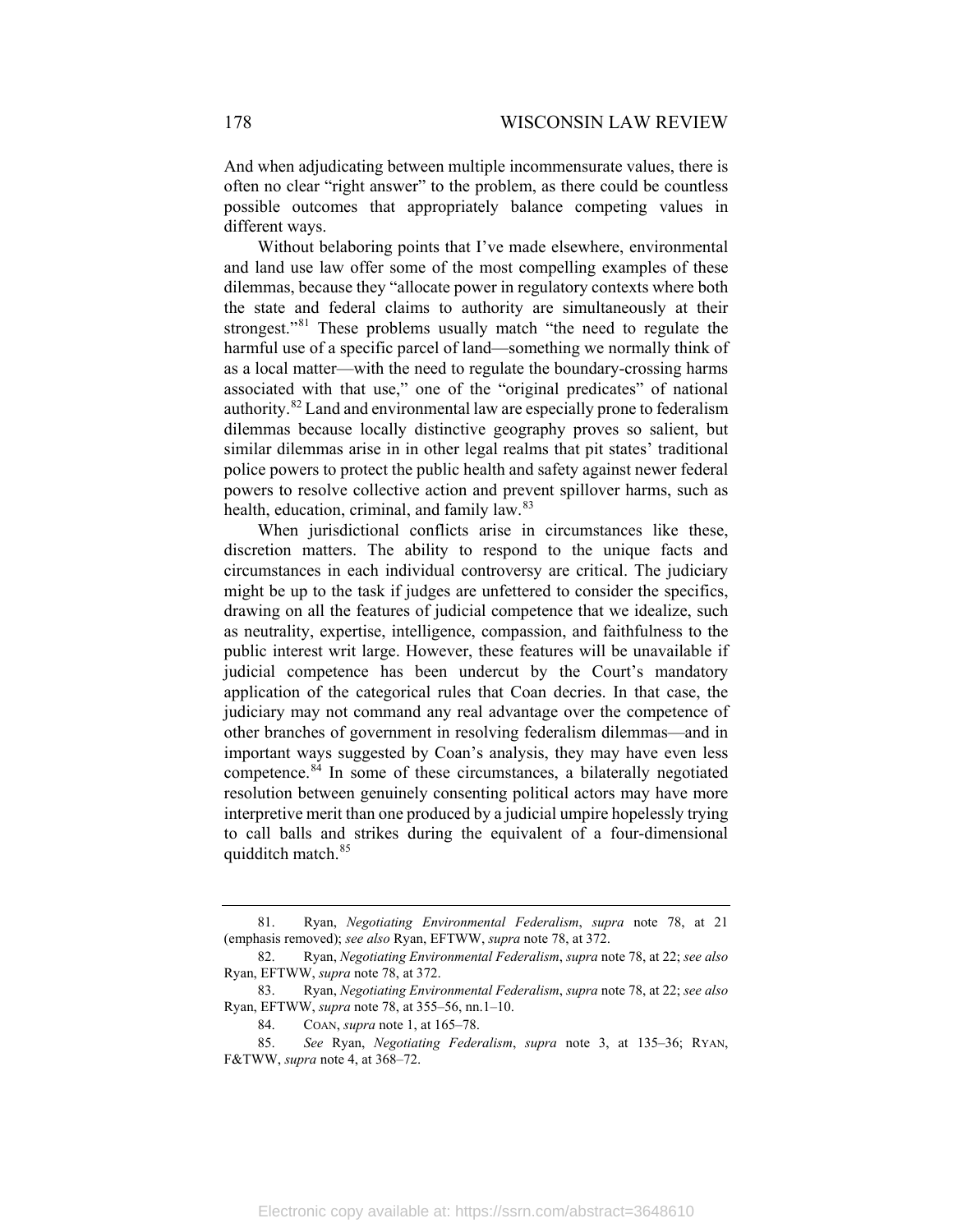Bright line rules serve well enough in the outer rings of federalism adjudication, where the Constitution provides clearer instructions about who is responsible for what (and accordingly, how to balance the competing federalism values at stake)—such who should be responsible for military engagement overseas (the nation), and who is responsible for managing elections (the states).<sup>[86](#page-15-0)</sup> But the difficult federalism dilemmas that Coan and I worry about take place in "the interjurisdictional gray area"—the awkward inner rings where both the state and federal governments have legitimate regulatory interests and obligations<sup>[87](#page-15-1)</sup>—and where bright-line, categorical rules of adjudication can result in frustratingly arbitrary results.<sup>[88](#page-15-2)</sup> The Constitution provides some guidance for adjudicating this jurisdictional overlap, enumerating certain powers to the federal government and reserving others to the states, with the Supremacy Clause supposedly policing the boundary in between.<sup>[89](#page-15-3)</sup> Even so, we sometimes characterize the Supremacy Clause as policing the boundary between state and federal power in terms of a categorical rule, strictly separating realms of exclusive state and federal jurisdiction,  $90$ while other times we construe it to allow hierarchical but concurrent and dynamic jurisdiction.<sup>[91](#page-15-5)</sup>

These, as Coan points out, are the circumstances that Justice Cardozo had in mind when he argued in *Carter Coal* for a more contextually responsive analysis of Commerce Clause violations.<sup>[92](#page-15-6)</sup> Yet the Supreme Court took a different approach in *Carter Coal*, articulating what Coan

89. RYAN, F&TWW, *supra* note [4,](#page-2-0) at 10.

<span id="page-15-0"></span><sup>86.</sup> RYAN, F&TWW, *supra* note [4,](#page-2-0) at xii, 8–11; U.S. CONST. amend. X (explaining that the powers not delegated in the Constitution are reserved to states and the people); U.S. CONST. art. I, §§ 1–2, 8 (stating that legislative powers are vested in Congress); U.S. CONST. amend XII (describing the state role in presidential elections).

<span id="page-15-1"></span><sup>87.</sup> RYAN, F&TWW, *supra* note [4,](#page-2-0) at 145–80; *see also* Erin Ryan, *Federalism and the Tug of War Within: Seeking Checks and Balance in the Interjurisdictional Gray Area*, 66 MD. L. REV. 503, 567–84 (2007).

<span id="page-15-2"></span><sup>88.</sup> RYAN, F&TWW, *supra* note [4,](#page-2-0) at 145–80; *see also* Ryan, *Federalism at the* Cathedral, *supra* note [72,](#page-12-6) at 57–88.

<span id="page-15-4"></span><span id="page-15-3"></span><sup>90.</sup> As we do, for example, in dividing state and federal jurisdiction over water resources under the Clean Water Act, or in matters of immigration law. *See* RYAN, F&TWW, *supra* not[e 4,](#page-2-0) at 311–19.

<span id="page-15-5"></span><sup>91.</sup> As we do, for example, in vast areas of environmental, health, and safety law, where federal statues set a national floor of regulation that states may not undercut, but which allow states to set a higher level of concurrent regulatory policy. *See* Ryan, EF&TWW, *supra* note [78;](#page-13-0) William W. Buzbee, *Federal Floors, Ceiling, and the Benefits of Federalism's Institutional Diversity*, *in* PREEMPTION CHOICE: THE THEORY, LAW, AND REALITY OF FEDERALISM'S CORE QUESTION 98 (William W. Buzbee ed. 2009); Ann E. Carlson, *Iterative Federalism and Climate Change*, 103 NW. U. L. REV. 1097 (2009); Kirsten H. Engel, *Harnessing the Benefits of Dynamic Federalism in Environmental Law*, 56 EMORY L.J. 159 (2006).

<span id="page-15-6"></span><sup>92.</sup> COAN, *supra* not[e 1,](#page-1-4) at 62 (discussing Cardozo's dissent in *Carter Coal*).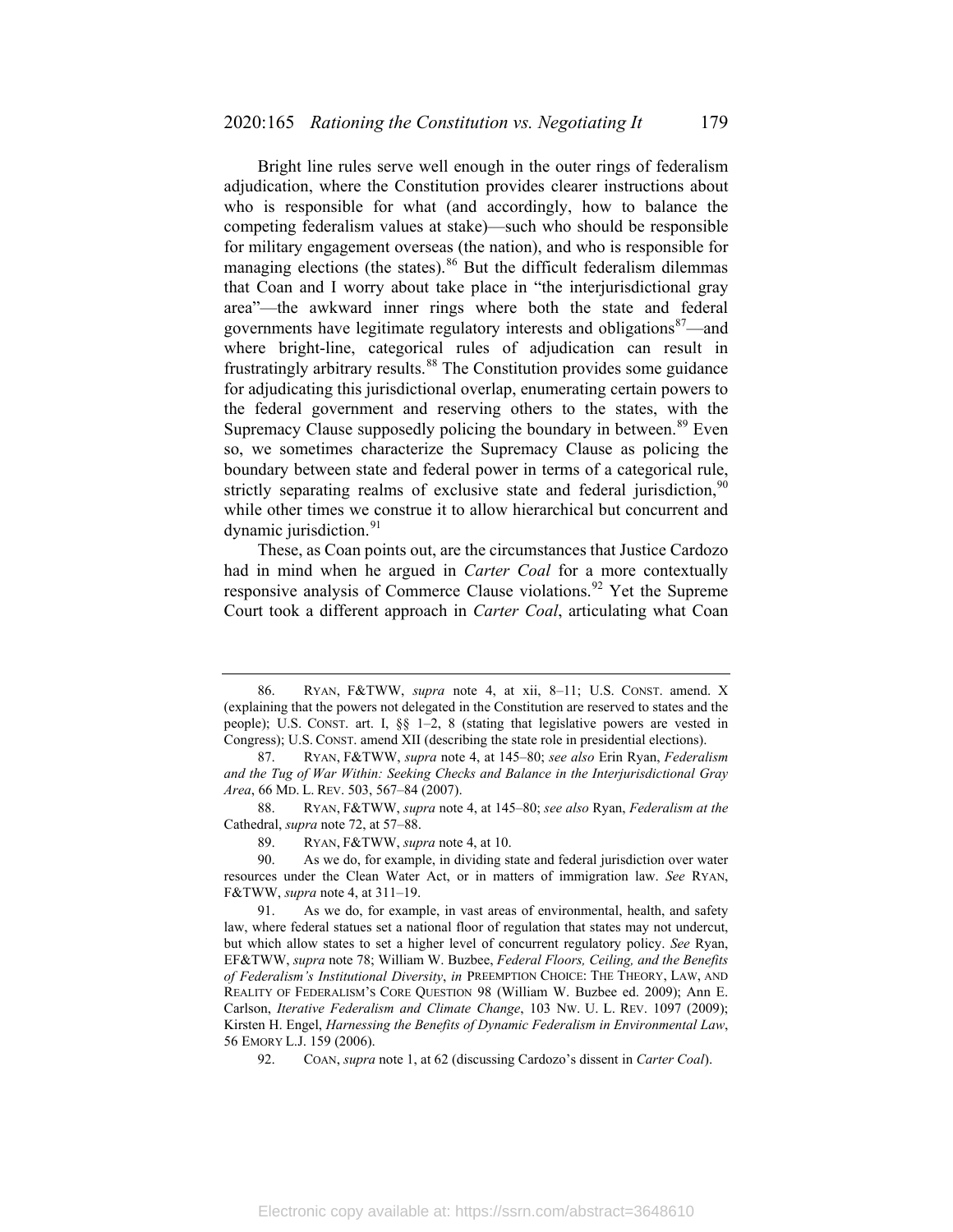regards as a rule of categorical deference to Congress.<sup>[93](#page-16-0)</sup> And during the Rehnquist Court era, the Supreme Court began applying bright-line rules in the opposite direction, in exactly those federalism contexts where Coan, I, and presumably Justice Cardozo believe it should have been applying standards.<sup>[94](#page-16-1)</sup>

For example, in 1992, the Court created the categorical Tenth Amendment "anti-commandeering" rule in *New York v. United States*, [95](#page-16-2) which prevents the federal government from forcing state actors to participate in a federal regulatory regime.<sup>[96](#page-16-3)</sup> There is much to recommend a bright-line default rule to prevent federal commandeering of state actors, but as I have pointed out in previous work, this decision did not only create a default rule against commandeering, it protected that bright-line rule with an inalienability remedy rule that doubly categorically prevents the state and federal governments from bargaining around the default.<sup>[97](#page-16-4)</sup> Borrowing from Guido Calabresi and Douglas Melamed's famous model of property, liability, and inalienability remedy rule alternatives for vindicating legal entitlements in *One View of the Cathedral*, [98](#page-16-5) I have shown that the Court's award to the states of the anti-commandeering entitlement was partnered with an inalienability rule that prevents them from initiating federalism bargaining—even when the states see it as necessary and preferable to alternatives.<sup>[99](#page-16-6)</sup> The rule is also confusing because it stands in such contrast to the property-rule protected jurisdictional entitlements that the Court administers under the Spending Clause, which allow the state and federal governments more freedom to negotiate around the jurisdictional defaults established by the Constitution through bargaining over access to federal funds. $100$ 

The facts underlying the *New York* case demonstrate exactly the gray area circumstances in which Coan and I suggest bright-line rules will lack the flexibility and nuance needed for good legal decision-making. In the last ditch effort to resolve a collective action dilemma among the states that had led to a near shut-down of all available disposal facilities for

<span id="page-16-1"></span><span id="page-16-0"></span><sup>93.</sup> *Id.* at 61–62. *See also Carter v. Carter Coal Co.*, 298 U.S. 238, 314–16 (1936) ("What authority has this court, by construction, to convert the manifest purpose of Congress to regulate . . . ?").

<sup>94.</sup> *See* RYAN, F&TWW, *supra* not[e 4,](#page-2-0) at 109–44.

<sup>95.</sup> 505 U.S. 144 (1992).

<sup>96.</sup> *Id.*

<span id="page-16-4"></span><span id="page-16-3"></span><span id="page-16-2"></span><sup>97.</sup> RYAN, F&TWW, *supra* note [4,](#page-2-0) at 215–64. *See also* Ryan, *Federalism at the*  Cathedral, *supra* note [72,](#page-12-6) at 57–58.

<span id="page-16-5"></span><sup>98.</sup> Guido Calabresi & A. Douglas Melamed, *Property Rules, Liability Rules, and Inalienability: One View of the Cathedral*, 85 HARV. L. REV. 1089 (1972).

<span id="page-16-6"></span><sup>99.</sup> Ryan, *Federalism at the* Cathedral, *supra* note [72;](#page-12-6) RYAN, F&TWW, *supra* not[e 4,](#page-2-0) at 243.

<span id="page-16-7"></span><sup>100.</sup> RYAN, F&TWW, *supra* not[e 4,](#page-2-0) at 215–53; Ryan, *Federalism at the* Cathedral, *supra* not[e 72,](#page-12-6) at 78–79; *See also* Ryan, *Spending Power*, *supra* not[e 49.](#page-8-11)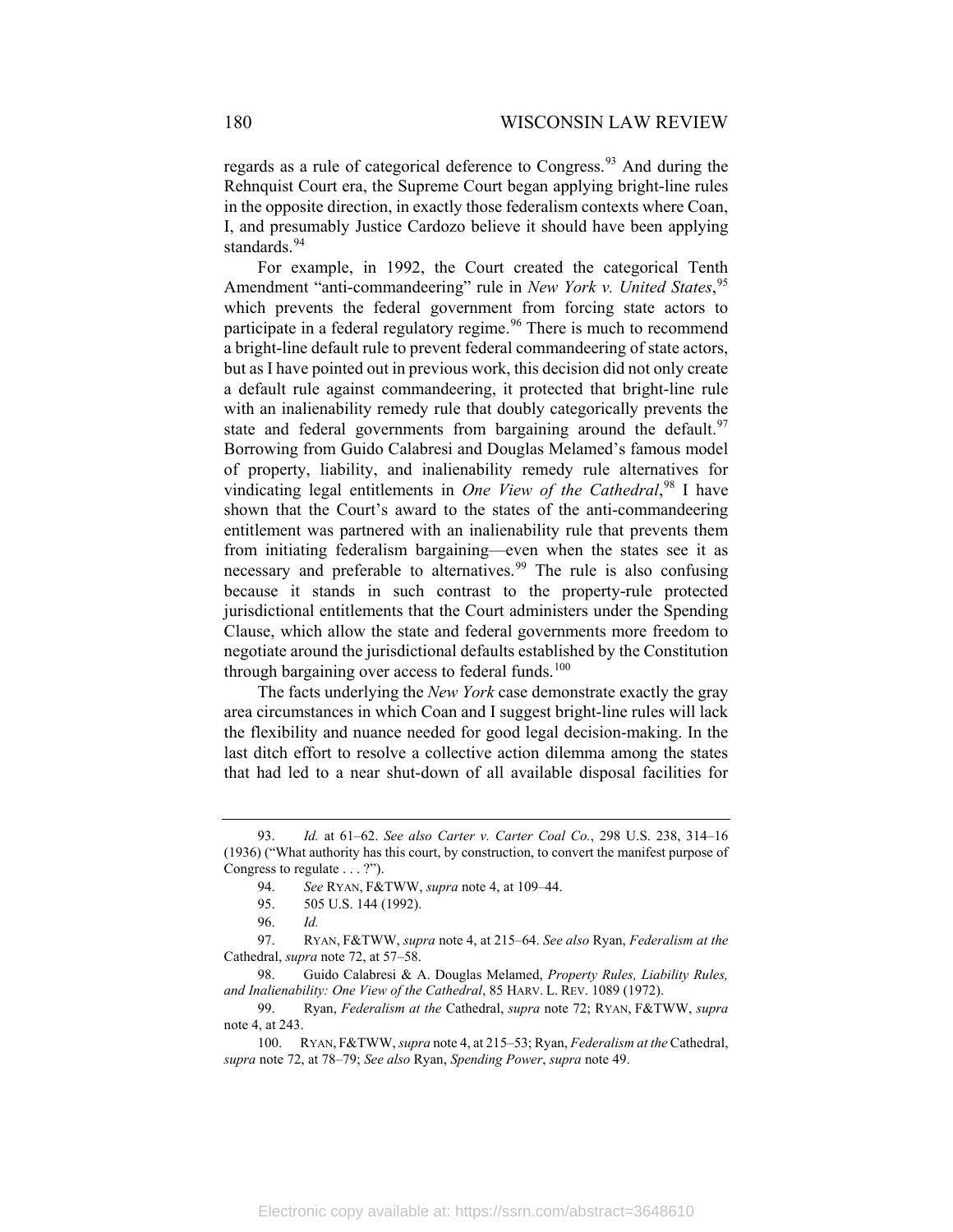radioactive waste, the states partnered with Congress to pass a federal law, the Low Level Radioactive Waste Policy Act, which enacted a state-generated plan.<sup>[101](#page-17-0)</sup> Led by New York, the states effectively bargained with Congress to harness an aspect of federal regulatory capacity that the states needed to actualize their exhaustively negotiated plan: the force of the Supremacy Clause, needed to bind all states to the promises they made to share responsibility for fairly siting radioactive waste.<sup>[102](#page-17-1)</sup> However, when the Court invalidated the resulting "Take Title" provision of the law as commandeering New York State—a provision that New York State had itself championed behind the veil of ignorance<sup>103</sup>—the narrow majority in *New York* effectively held that the states and Congress could not bargain this way, even if the states had been the initiators of bargaining.<sup>[104](#page-17-3)</sup> Thirty years later, the problem of radioactive waste disposal remains largely unresolved (especially compromising public safety in the few states that continue to site it for the rest), suggesting how valuable that federalism bargaining would have been in resolving a serious interjurisdictional problem.[105](#page-17-4)

While the anti-commandeering rule makes sense in many contexts, the controversial facts of the *New York* case show that it might not make sense in all contexts, including some very high-stakes contexts with substantial public impacts. Indeed, this is exactly the problem with categorical, bright-line rules that remove judicial discretion to consider the complex facts in gray area contexts. In this case, applying the bright-line, anti-commandeering rule—buttressed by an immobilizing inalienability remedy rule—removed the needed tool of state-federal bargaining to reach a bilaterally negotiated, finely-tuned allocation of authority, in the absence of fixed constitutional entitlements in a realm of deep jurisdictional overlap, where both the states and federal government had clear claims to regulatory authority and obligation. I have long argued that this is not conducive toward good governance,<sup>[106](#page-17-5)</sup> and Coan argues that it is the inevitable result of judicial capacity constraints, because allowing courts to consider that level of nuance would force more high-volume, high-stakes litigation on the judiciary than it can handle.<sup>[107](#page-17-6)</sup>

<span id="page-17-6"></span><span id="page-17-5"></span>106. RYAN, F&TWW, *supra* note [4,](#page-2-0) at 264; Ryan, *Federalism at the* Cathedral, *supra* not[e 72,](#page-12-6) at 3–4, 77–78.

<sup>101.</sup> *New York v. United States*, 505 U.S. 144, 149–50 (1992).

<span id="page-17-1"></span><span id="page-17-0"></span><sup>102</sup>*. Id.* at 181 ("[T]he Act embodies a bargain among the sited and unsited States  $\ldots$ ").

<sup>103.</sup> RYAN, F&TWW, *supra* note [4,](#page-2-0) at 166.

<sup>104.</sup> *Id.* at 224–26; Ryan, *Federalism at the* Cathedral, *supra* note [72,](#page-12-6) at 7–8.

<span id="page-17-4"></span><span id="page-17-3"></span><span id="page-17-2"></span><sup>105.</sup> RYAN, F&TWW, *supra* note [4,](#page-2-0) at 227; Ryan, *Federalism at the* Cathedral, *supra* not[e 72,](#page-12-6) at 8.

<sup>107.</sup> COAN, *supra* note 1, at 19.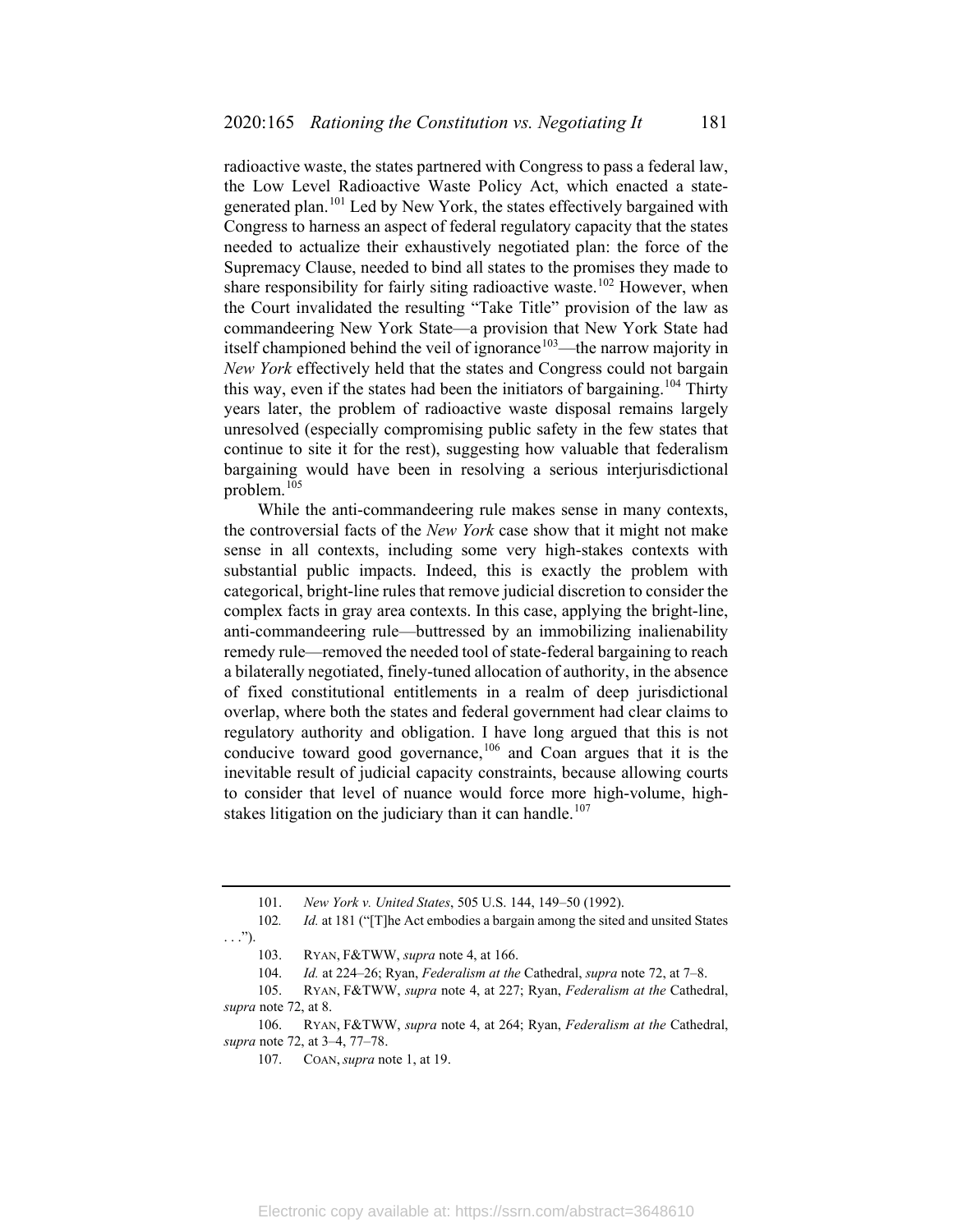### 182 WISCONSIN LAW REVIEW

#### *B. Limited Judicial Competence and Negotiated Federalism*

It is from this perspective that Coan's theory was especially interesting to me, because his recognition that capacity constraints limit judicial competence to adjudicate complex federalism dilemmas lends support to the idea I have proposed that other institutional actors may sometimes have superior competence to interpret the constitutionally appropriate result.<sup>[108](#page-18-0)</sup> Even though we normally think of constitutional interpretation as something courts are best situated to perform, Andy's insights support the idea that in contexts where judicial capacity limits competence, we may rightly look to the political branches for superior competence—at least when they are allocating contested jurisdictional entitlements bilaterally, across state-federal lines, and through legitimately conducted bargaining that honors the principles of mutual consent.<sup>[109](#page-18-1)</sup> Coan and I share the view that underappreciated limitations on judicial competence may mean that the Court is not always the branch best equipped to interpret the allocation of jurisdictional entitlements in complex federalism dilemmas. My work on negotiated federalism goes a step further in arguing that bilateral interpretation by negotiating state and federal actors may more faithfully vindicate the underlying constitutional principles that federalism is designed to protect.<sup>[110](#page-18-2)</sup>

It was the aforementioned critique of the anti-bargaining rule in *New York* that inspired my fuller research agenda into federalism bargaining, which explored how frequently state and federal actors use various forms of bargaining to bilaterally allocate contested authority in gray-area contexts of jurisdictional overlap.<sup>[111](#page-18-3)</sup> I discovered a vast enterprise of negotiated federalism, including instances of direct cooperation, statutorily staged coordination, dynamic competition, and channels for dissent.<sup>[112](#page-18-4)</sup> In previous work, I provided a typology of ten different ways that state and federal actors negotiate with one another, including: (1) conventional forms of federalism bargaining (such as enforcement

<span id="page-18-0"></span><sup>108.</sup> RYAN, F&TWW, *supra* note [4,](#page-2-0) at 155–56, 314–15, 362–67; Ryan, *Negotiating Federalism*, *supra* not[e 3,](#page-2-9) at 4–5.

<span id="page-18-1"></span><sup>109.</sup> RYAN, F&TWW, *supra* note [4,](#page-2-0) at 354 ("The principle of mutual consent underlies our faith in the bargaining process, conferring legitimacy on negotiated results so long as these three underlying assumptions are met: (1) bargaining autonomy, (2) interest literacy, and (3) faithful representation."). *See also id*. at 342–47; Ryan, *Negotiating Federalism*, *supra* not[e 3,](#page-2-9) at 105–10.

<span id="page-18-2"></span><sup>110.</sup> RYAN, F&TWW, *supra* note [4,](#page-2-0) at 339; Ryan, *Negotiating Federalism*, *supra* not[e 3,](#page-2-9) at 21–23.

<span id="page-18-3"></span><sup>111.</sup> RYAN, F&TWW, *supra* note [4,](#page-2-0) at 280–319, 340–41; Ryan, *Negotiating Federalism*, *supra* note [3,](#page-2-9) at 24–73.

<span id="page-18-4"></span><sup>112.</sup> RYAN, F&TWW, *supra* note [4,](#page-2-0) at 308, 316–29, 340–41; Ryan, *Negotiating Federalism*, *supra* note [3,](#page-2-9) at 4–5.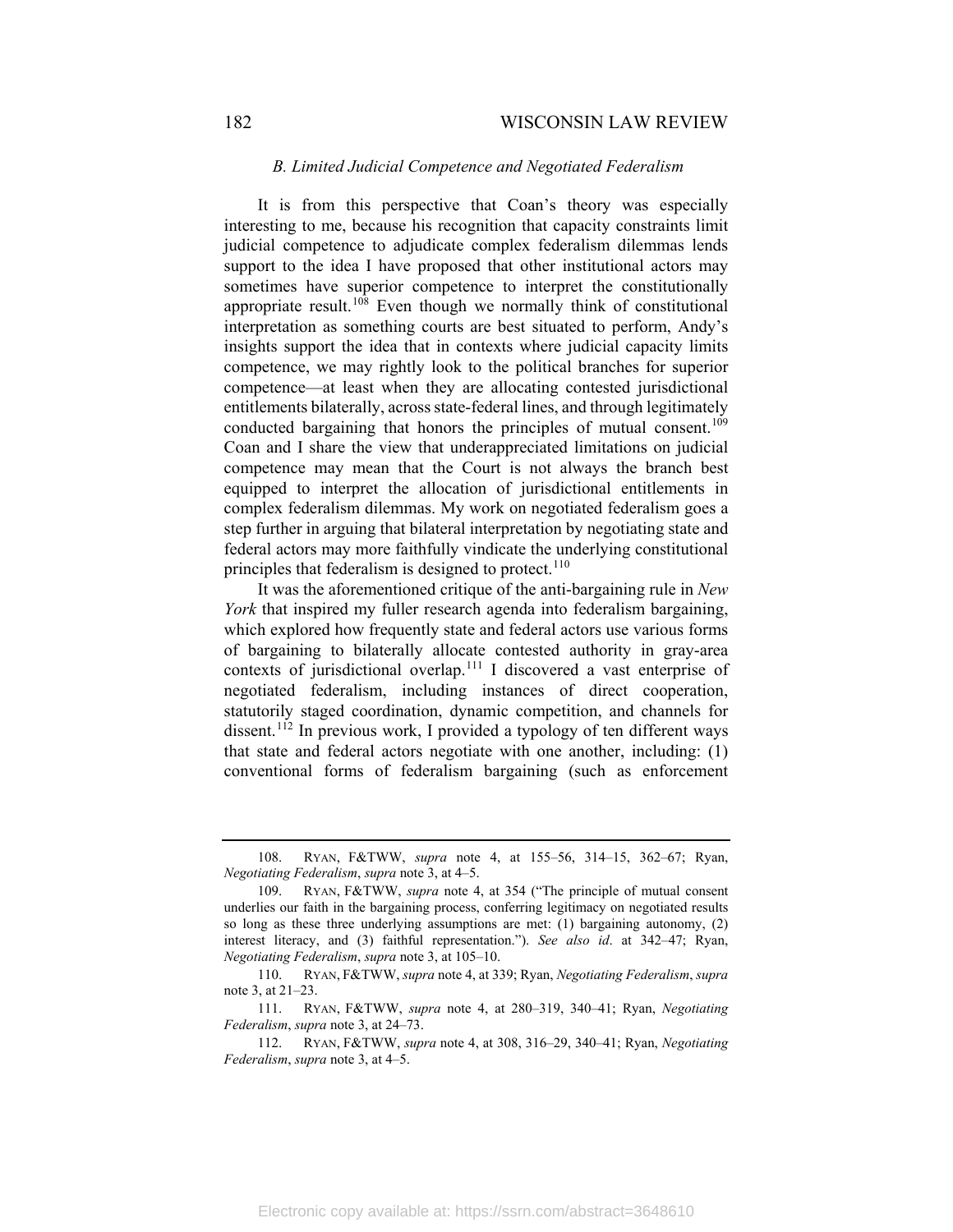negotiations or interest-group bargaining over lawmaking);<sup>[113](#page-19-0)</sup> (2) statefederal negotiations to reallocate authority (such as spending power bargaining, by which the federal government negotiates for access to authority otherwise constitutionally delegated to the states, or the congressional authorization of interstate compacts that allow states to encroach on areas of federal Commerce Clause authority);<sup>[114](#page-19-1)</sup> and (3) the statutorily-driven joint policymaking forums (which are advanced programs of cooperative federalism with elaborate systems of rules to encourage, facilitate, and organize bargaining between state and federal actors concurrently operating in selected corners of the gray area).<sup>[115](#page-19-2)</sup> Examples range from single-issue deal making to programmatic platforms to subtler forms of intersystemic signaling (for example, over marijuana policy<sup>116</sup>), but in each instance, the end result is some jointly constructed plan of action that takes account of both local and national interests and expertise.<sup>[117](#page-19-4)</sup>

In this previous work, I have offered a fuller theory of federalism interpretation that allocates roles among all three branches of government in different circumstances.<sup>[118](#page-19-5)</sup> However, the most controversial claim is that, at least when certain constraints of fair bargaining are met, bilateral intergovernmental bargaining around elusive jurisdictional lines can produce more constitutionally principled and pragmatically robust results than judicial administration.<sup>[119](#page-19-6)</sup> Given that the underlying federalism values—checks and balances, transparency and accountability, localism and nationalism, and interjurisdictional synergy—are largely procedural values for balancing different levels of public interest and expertise, I argue that the process of bilaterally negotiating results within gray-area federalism dilemmas can prove the most faithful means of vindicating the values that underlie federalism itself.

<span id="page-19-0"></span><sup>113.</sup> RYAN, F&TWW, *supra* note [4,](#page-2-0) at 283–87; Ryan, *Negotiating Federalism*, *supra* not[e 3,](#page-2-9) at 28–37.

<span id="page-19-1"></span><sup>114.</sup> RYAN, F&TWW, *supra* note [4,](#page-2-0) at 288–96 (discussing legal interest implicating the Commerce Clause, such as the interstate waterways and No Child Left Behind); Ryan, *Negotiating Federalism*, *supra* note [3,](#page-2-9) at 28–50.

<span id="page-19-2"></span><sup>115.</sup> RYAN, F&TWW, *supra* note [4,](#page-2-0) at 296–314, 359; Ryan, *Negotiating Federalism*, *supra* note [3,](#page-2-9) at 50–73 (discussing statutory programs that explicitly lay out how the different players are going to coordinate in the project of joint governance, such as the Coastal Zone Management Act and the Clear Air Act's treatment of mobile sources).

<span id="page-19-3"></span><sup>116.</sup> RYAN, F&TWW, *supra* note [4,](#page-2-0) at 311–13; Ryan, *Negotiating Federalism*, *supra* not[e 3,](#page-2-9) at 70–72.

<span id="page-19-4"></span><sup>117.</sup> *See, e.g.*, RYAN, F&TWW, *supra* not[e 4,](#page-2-0) at 268–72, 315–16, 339–41; Ryan, *Negotiating Federalism*, *supra* note [3,](#page-2-9) 50–73. This research relies on the negotiation theorist's definition of bargaining: a jointly constructed decision taken through an iterative process of communication. RYAN, F&TWW, *supra* note [4,](#page-2-0) at 268 n.12.

<sup>118.</sup> RYAN, F&TWW, *supra* note [4,](#page-2-0) at 370–71.

<span id="page-19-6"></span><span id="page-19-5"></span><sup>119.</sup> RYAN, F&TWW, *supra* note [4,](#page-2-0) at 367; Ryan, *Negotiating Federalism*, *supra*  not[e 3,](#page-2-9) at 136.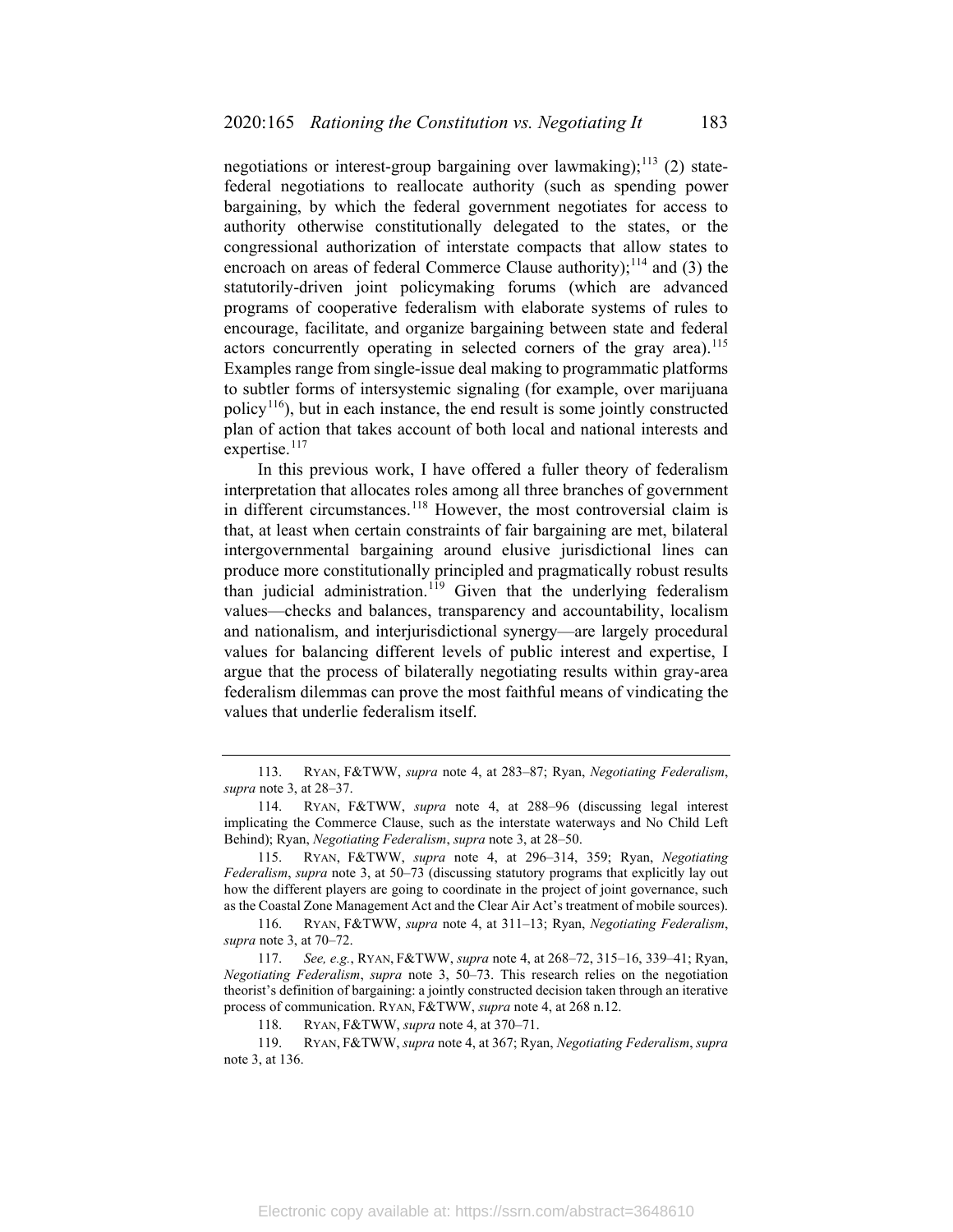We have already acknowledged that federalism interpretation involves an adjudication among competing incommensurate values that could be resolved in multiple possible ways, so it is illusory to think that a court alone can come to the "right answer."[120](#page-20-0) In federalism dilemmas, we are seeking the best possible answer among many, further reducing the edge that judicial adjudication holds over competing means of resolution. By producing a result that honors both local and national interests and expertise through a fair process of genuinely consensual negotiation, federalism bargaining may well advance those values better than a single judge or panel of judges on a court.[121](#page-20-1) Coan's capacity theory in *Rationing the Constitution* adds the potential corollary that federalism bargaining will almost certainly advance those values more effectively than a judicial panel administering a categorical, bright-line, necessarily over- and underinclusive rule—one whose primary claim to value is simply that it is easy for an overwhelmed judiciary to administer.<sup>[122](#page-20-2)</sup>

In adopting categorical rules of federalism interpretation, the Supreme Court has often framed its role in adjudicating federalism dilemmas as though it is policing a zero-sum game, $123$  in which a bright line separates state and federal prerogative, and wherever the Court draws that line determines what one side wins and what the other side loses.<sup>[124](#page-20-4)</sup> By excluding the possibility of nuance and overlap, categorical rules reify this simplistic, zero-sum view of federalism. But as I've argued previously, the line between state and federal power is itself a project of ongoing negotiation, and the best federalism-sensitive governance often incorporates multiscalar contributions that can reward both sides of the continuum in the ways that matter to them.<sup>[125](#page-20-5)</sup> The intergovernmental federalism bargaining I've described belies this outdated zero-sum view, increasing the prize available to both sides by ensuring that policy is formed with attention to both local and national concerns and competence, empowering interests on both sides of the line.<sup>[126](#page-20-6)</sup>

Coan's work is important to this line of reasoning, because it suggests how the limits of judicial capacity can operate to dumb-down the Court's

<sup>120.</sup> *See supra* Part II.A.

<span id="page-20-1"></span><span id="page-20-0"></span><sup>121.</sup> RYAN, F&TWW, *supra* note [4,](#page-2-0) at 367; Ryan, *Negotiating Federalism*, *supra*  not[e 3,](#page-2-9) at 134–35.

<span id="page-20-3"></span><span id="page-20-2"></span><sup>122.</sup> COAN, *supra* note [1,](#page-1-4) at 19–31; RYAN, F&TWW, *supra* note [4,](#page-2-0) at 356–61; Ryan, *Negotiating Federalism*, *supra* not[e 3,](#page-2-9) at 121–28.

<sup>123.</sup> Erin Ryan, *Negotiating Federalism Past the Zero-Sum Game*, 38 ADMIN. & REG. L. NEWS 4, 4 (2012).

<span id="page-20-4"></span><sup>124.</sup> RYAN, F&TWW, *supra* note [4,](#page-2-0) at 267–70; Ryan, *Negotiating Federalism*, *supra* not[e 3,](#page-2-9) at 84–86.

<span id="page-20-5"></span><sup>125.</sup> RYAN, F&TWW, *supra* note [4,](#page-2-0) at 268–72, 315–16, 339–41; Ryan, *Negotiating Federalism*, *supra* not[e 3,](#page-2-9) at 110–27.

<span id="page-20-6"></span><sup>126.</sup> RYAN, F&TWW, *supra* note [4,](#page-2-0) at 267–71; Ryan, *Negotiating Federalism*, *supra* not[e 3,](#page-2-9) at 4–8.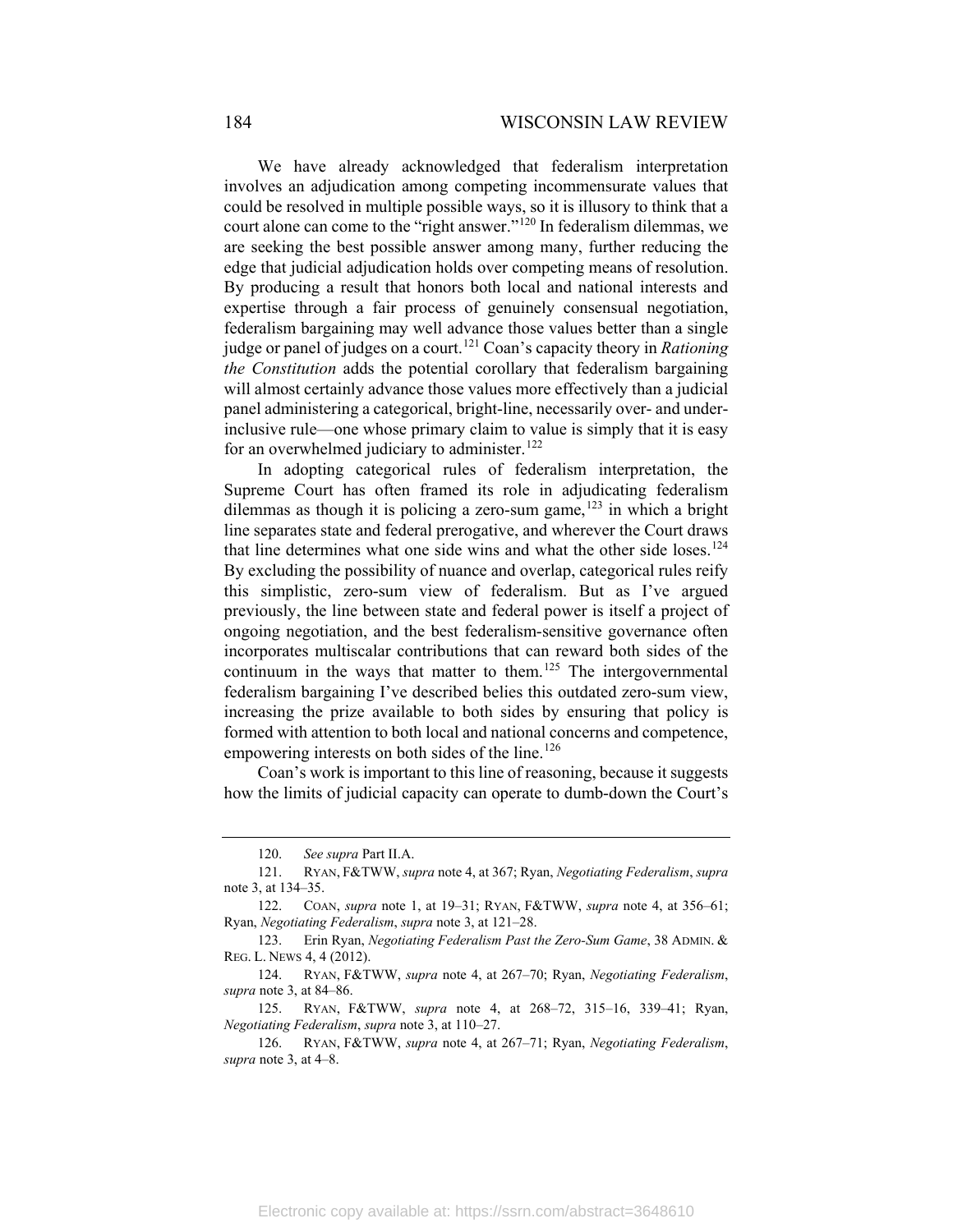federalism jurisprudence, reducing it to rules of categorical prerogative<sup>[127](#page-21-0)</sup> that run counter to the more sophisticated mechanics of joint decisionmaking that has allowed our multijurisdictional system of governance to thrive.<sup>[128](#page-21-1)</sup> If he's right, it's all the more worth considering the ways in which negotiated federalism can be a legitimate form of constitutional interpretation, especially in those realms in which courts lack capacity to do more than offer categorical rules.

I could obviously say much more about all this, but instead, I'll turn now to some of the limits of Coan's insightful work that we should nevertheless also consider.

#### III. WHEN IN THE GLASS HOUSE…

This Part explores some potential limits of the Capacity theory as Coan has presented it. In turning to them here, I begin with the implied corollary to the scientific aphorism I quoted earlier: "some models are useful, but all are wrong."<sup>[129](#page-21-2)</sup> In this case, as with all others, while there are clearly some very useful aspects to the Capacity model, there are also some that bear further scrutiny. In particular, and notwithstanding Coan's robust critique of categorical rules, it seems that Coan inadvertently applies one himself—conflating some of the critical distinctions we should recognize between the categorical deference that the Court applies in some contexts and the deferential but discretionary review that it applies in others. In addition, Coan distinguishes the Capacity model from the Attitudinal, Legalist, and Strategic models of judicial interpretation that preceded it, and argues that Capacity is superior to all—but I'll argue that the Capacity model has a more symbiotic than antagonistic relationship with them, and indeed, is already accounted for within them.

#### *A. Avoid Stone-Throwing*

I begin with Andy's ironic use of overly categorical thinking to characterize Supreme Court decision-making in high-stakes and highvolume domains. In critiquing what he sees as the Court's tendency to oversimplify complexity with crude categorical decision rules, Coan nevertheless sets forth a model that is at least partially built on a simplifying categorical analysis. This little irony preoccupied me throughout the book (prompting reflection of the conventional advice to people in glass houses). Coan ably critiques the Court's tendency to apply

<sup>127.</sup> COAN, *supra* not[e 1,](#page-1-4) at 19–31.

<span id="page-21-1"></span><span id="page-21-0"></span><sup>128.</sup> RYAN, F&TWW, *supra* note [4,](#page-2-0) at 368–72, 315–16, 339–41; Ryan, *Negotiating Federalism*, *supra* not[e 3](#page-2-9) at 91–92.

<span id="page-21-2"></span><sup>129.</sup> *See* The Royal Statistical Society, *supra* note [51](#page-9-6) (citing the original aphorism: "[a]ll models are wrong, but some are useful.").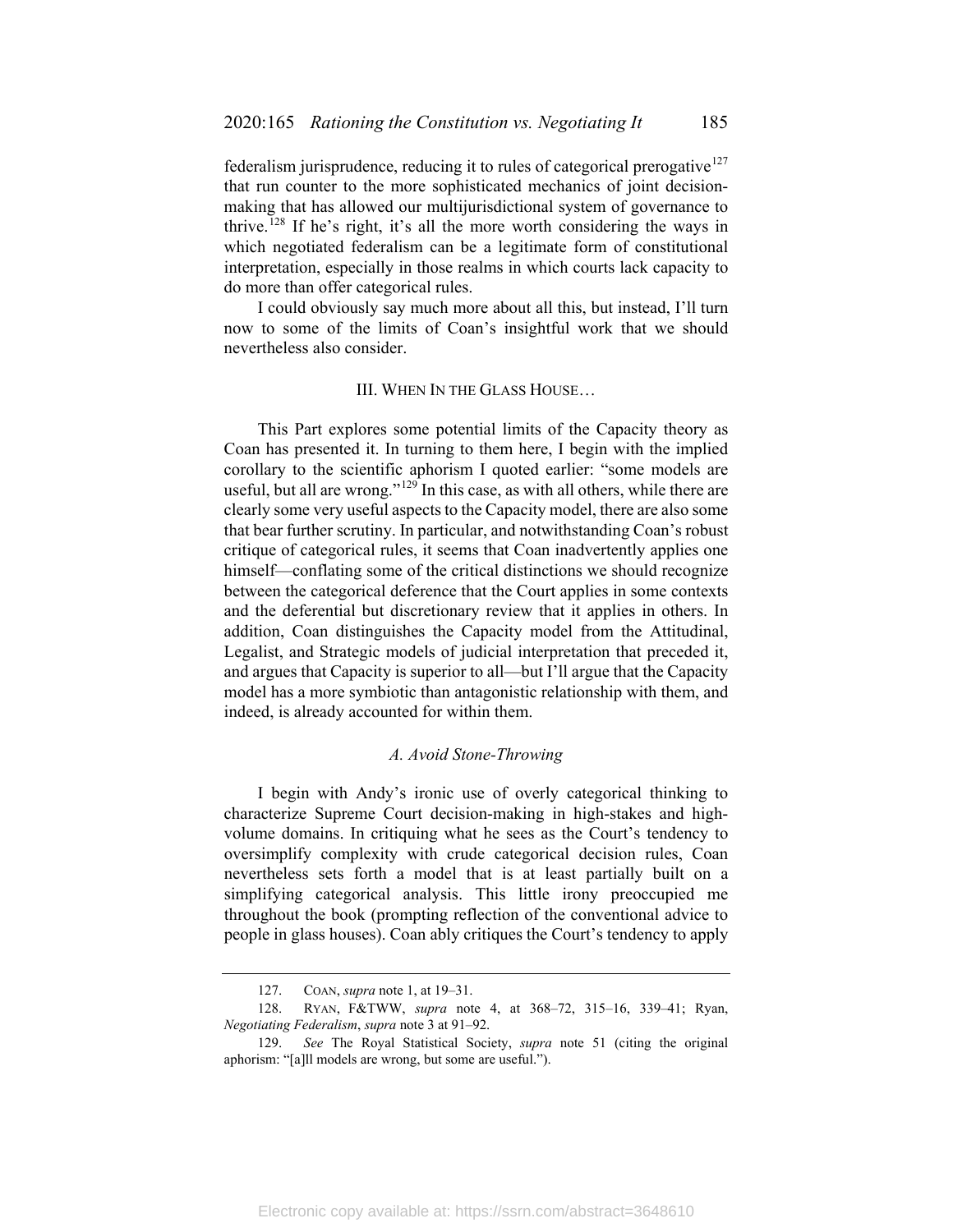ill-fitting categorical rules where flexible standards are needed for the purpose of judicial economy,<sup>[130](#page-22-0)</sup> but Coan's own analysis also threatens to oversimplify the Court's performance by overgeneralizing important distinctions in the rules it deploys. I generally agree with the broad outlines of Coan's argument, so I don't want to overstate this point, but in some of the areas of law he critiques, the Court's jurisprudence is more complex than the book gives credit for.

For example, Coan is right that the Court applies overly rigid brightline rules in some areas of its federalism jurisprudence, including the categorical  $10^{th}$  Amendment anti-commandeering rule<sup>[131](#page-22-1)</sup> (where, in past work, I have also argued that a standard allowing at least some forms of consensual bargaining would make more sense).[132](#page-22-2) However, I'm not sure his analysis applies in all areas of the Court's federalism jurisprudence even some of the specific realms he considers in the book, like the judicial treatment of the Commerce and Spending powers. As Coan suggests, the Court does apply a bright-line rule to bar intentional discrimination under the Commerce Clause, $^{133}$  $^{133}$  $^{133}$  but at the same time, it assesses nondiscriminatory measures under the dormant aspect of the Commerce Clause using the *Pike* balancing test, a flexible standard.<sup>[134](#page-22-4)</sup> The force of the *Pike* balancing test may be waning at the moment,<sup>[135](#page-22-5)</sup> but for decades, it has balanced the burden on Commerce against the relative putative local benefits.[136](#page-22-6) There's no finessing this—the Court deployed a vague, flexible, context-responsive standard in interpreting Congress's reach under the Commerce Clause, which the Capacity theory pointedly asserts the Court should not do.

Similarly, Coan characterizes the Court's Spending Clause jurisprudence as a blanket grant of deference to Congress, enabling

<sup>130.</sup> COAN, *supra* not[e 1,](#page-1-4) at 49, 62, 70.

<sup>131.</sup> *New York v. United States*, 505 U.S. 144, 161 (1992).

<sup>132.</sup> Ryan, *Federalism at the* Cathedral, *supra* not[e 72,](#page-12-6) at 66.

<span id="page-22-3"></span><span id="page-22-2"></span><span id="page-22-1"></span><span id="page-22-0"></span><sup>133.</sup> COAN, *supra* note [1,](#page-1-4) at 63 ("The Court formalized this categorical rule of deference in the rational basis test announced in *Katzenbach v. McClung*, which upheld Title II of the Civil Rights Act of 1964 as a valid exercise of the commerce power. Simply put, where legislators 'have a rational basis for finding a chosen regulatory scheme necessary to the protection of commerce,' the Court held, 'our investigation is at an end.' Suffice it to say, this test is very easily satisfied." (quoting *Katzenbach v. McClung*, 379 U.S. 294, 304 (1964)).

<sup>134.</sup> *Pike v. Bruce Church, Inc.*, 397 U.S. 137, 142 (1970).

<span id="page-22-6"></span><span id="page-22-5"></span><span id="page-22-4"></span><sup>135.</sup> The Roberts Court has cast doubt on the future of the *Pike* balancing test in *United Haulers*, where Justice Roberts wrote: "There is a common thread to [the plaintiff's] arguments: They are invitations to rigorously scrutinize economic legislation passed under the auspices of the police power. There was a time when this Court presumed to make such binding judgments for society, under the guise of interpreting the Due Process Clause [referencing *Lochner v. New York*, 198 U.S. 45 (1905)]. We should not seek to reclaim that ground for judicial supremacy under the banner of the dormant Commerce Clause." *United Haulers Ass'n v. Oneida-Herkimer Solid Waste Mgmt. Auth.*, 550 U.S. 330, 347 (2007).

<sup>136.</sup> Ryan, *Federalism at the* Cathedral, *supra* not[e 72,](#page-12-6) at 22.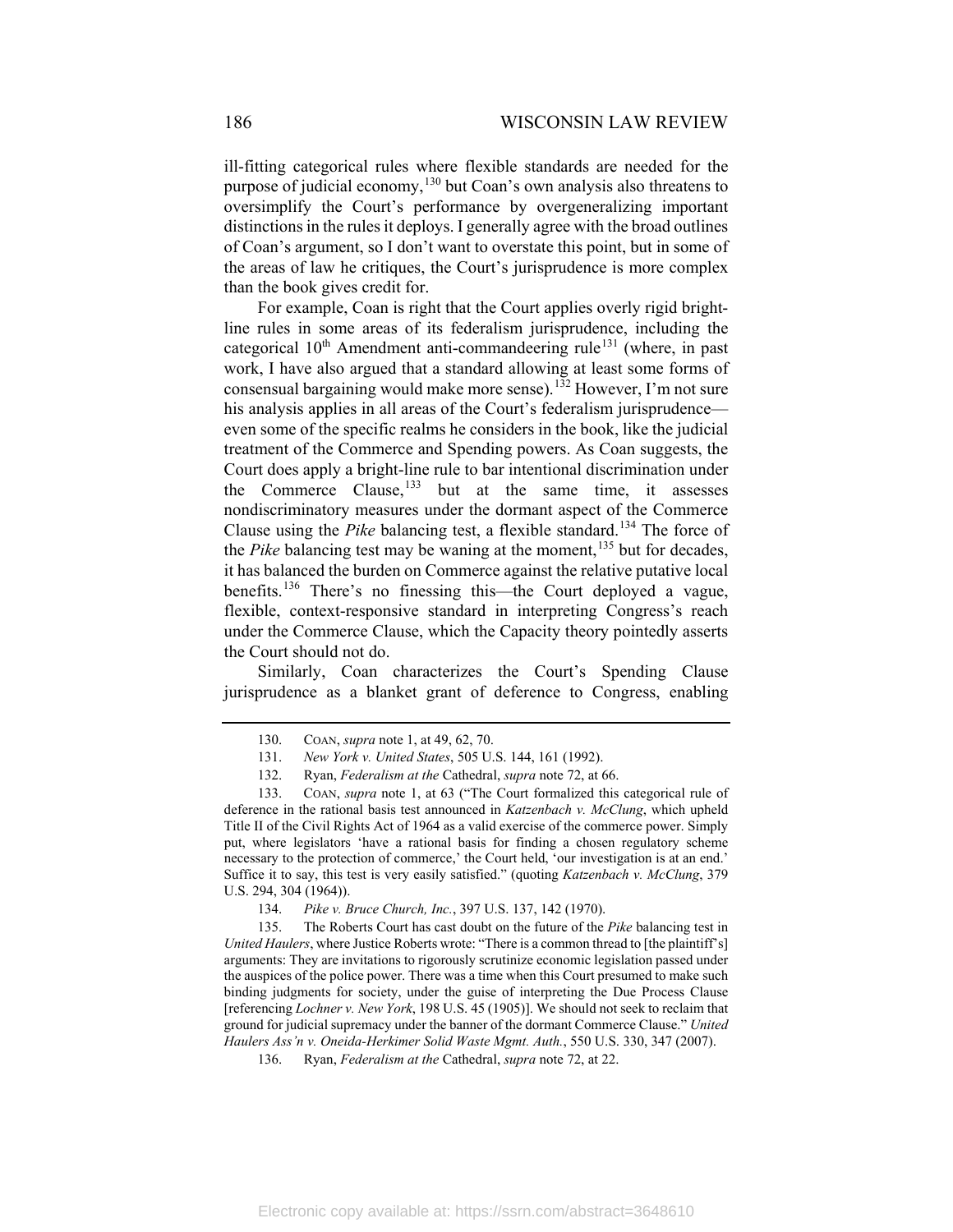virtually any jurisdictional bargain that Congress trades for with federal funds to pass muster,  $137$  but in its most recent spending power decision, *National Federation of Independent Businesses*, the Court articulated a notoriously vague rule confounding that blanket deference with a vague standard.<sup>[138](#page-23-2)</sup> Under the new rule, Congress may not condition a state's receipt of certain federal funds within an entrenched spending power partnership on that state's assent to an independent program if the funds at stake are so substantial that the threat of losing them operates to coerce the state's consent.<sup>[139](#page-23-3)</sup> It effectively proscribes Congress from bullying a state into accepting a program it doesn't want by leveraging the state's reliance on a large and long-standing but unrelated federally supported program, <sup>[140](#page-23-4)</sup> but as even Coan concedes, the new rule is riddled with uncertainty about how to distinguish related and unrelated programs, and how big a reliance interest must be before the rule is triggered.<sup>[141](#page-23-5)</sup> Scholars siding with the dissenting voice in this case have complained that nobody really knows what this test means.<sup>[142](#page-23-6)</sup>

<span id="page-23-0"></span>Even *South Dakota v. Dole*,<sup>[143](#page-23-7)</sup> the gold standard for adjudicating Spending Clause disputes—and the case that Coan relies on for his assertion of blanket deference—arguably includes a standard, albeit a deferential standard.<sup>[144](#page-23-8)</sup> In *Dole*, the Court held that Congress may place conditions on states' receipt of federal funds so long as they (1) promote the general welfare, (2) are unambiguous, (3) are reasonably related (or "germane") to the federal interest, (4) do not induce independent constitutional violations, and  $(5)$  are not coercive.<sup>[145](#page-23-9)</sup> The third factor, the "germaneness" inquiry, requires a discretionary assessment of whether the conditions are reasonably related to the putative federal interest.<sup>[146](#page-23-10)</sup> Indeed, but the debate among the justices hearing the challenge to the National Minimum Drinking Act in *Dole* bitterly debated the application of the

<span id="page-23-2"></span><span id="page-23-1"></span><sup>137.</sup> COAN, *supra* note [1,](#page-1-4) at 77–80 (discussing that since the Supreme Court's spending power decision in *South Dakota v. Dole*, 483 U.S. 203 (1987), "the consensus view of commentators, supported by twenty-five years of decisions following *Dole*, was that the decision represented a blank check to Congress.").

<sup>138.</sup> *Nat'l Fed'n of Indep. Bus. v. Sebelius*, 567 U.S. 519, 574–85 (2012).

<sup>139.</sup> *Id.*

<sup>140.</sup> *See id.* at 581–82; *Spending Power*, *supra* note [49,](#page-8-11) at 1030.

<sup>141.</sup> COAN, *supra* not[e 1,](#page-1-4) at 66.

<span id="page-23-7"></span><span id="page-23-6"></span><span id="page-23-5"></span><span id="page-23-4"></span><span id="page-23-3"></span><sup>142.</sup> *See e.g.*, Ryan, *Spending Power*, *supra* note [49,](#page-8-11) at 1022; Samuel R. Bagenstos, *The Anti-Leveraging Principle and the Spending Clause After* NFIB, 101 GEO. L.J. 861, 866–73 (2013).

<sup>143.</sup> 483 U.S. 203 (1987).

<sup>144.</sup> *Id.* at 207–08.

<sup>145.</sup> *Id.*

<span id="page-23-10"></span><span id="page-23-9"></span><span id="page-23-8"></span><sup>146.</sup> Ryan, *Spending Power*, *supra* note [49,](#page-8-11) at 1015; Bagenstos, *supra* note [142,](#page-23-0)  at 918.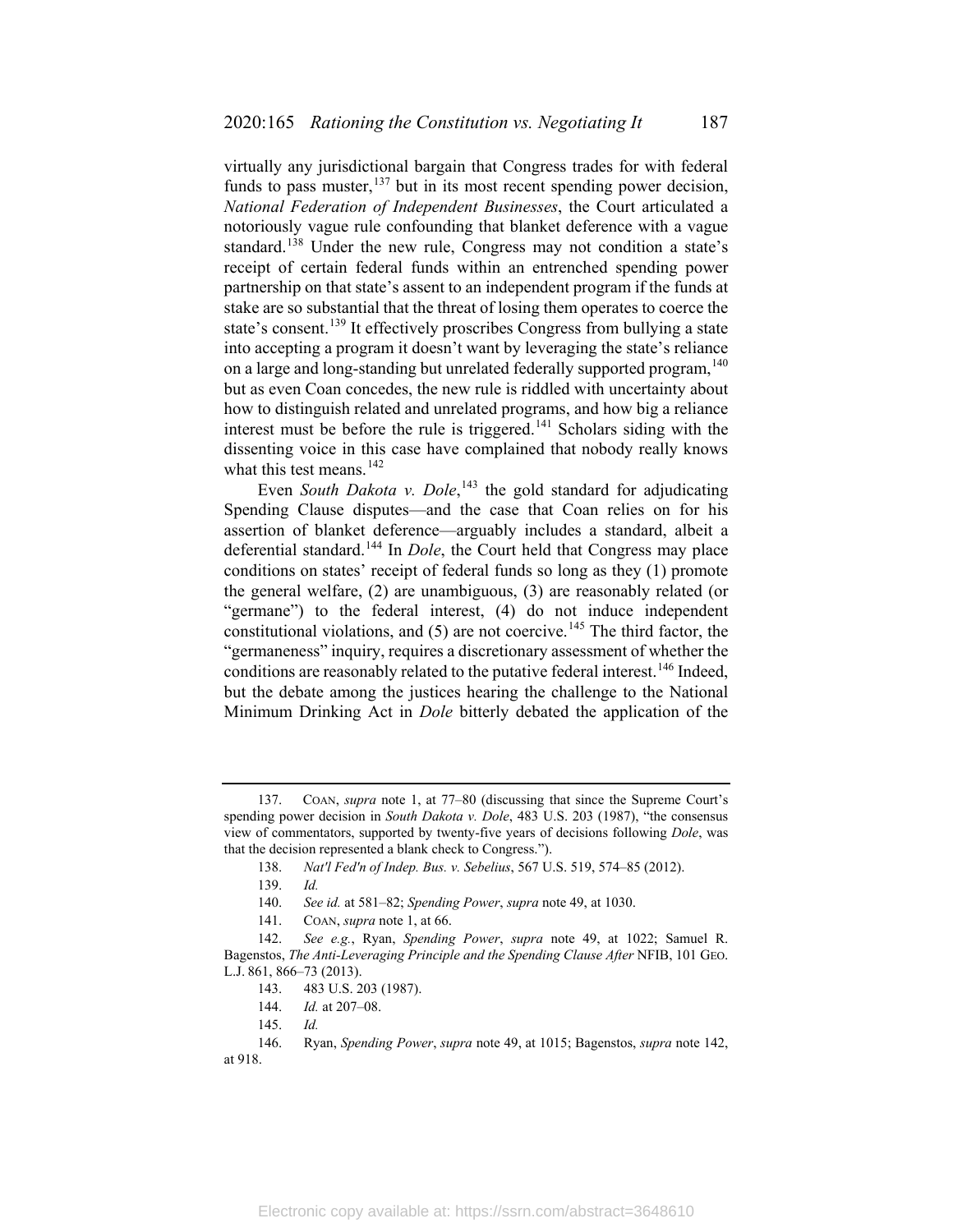germaneness criteria to the facts<sup>[147](#page-24-0)</sup>—demonstrating that while the standard may be applied deferentially, it cannot be considered a bright-line rule of categorical deference.

Coan also considers the Court's rules for assessing alleged regulatory takings as an example of categorical deference,  $148$  even though the seminal *Penn Central* regulatory balancing test is expressly framed as a discretionary balancing test among three orthogonal factors.<sup>[149](#page-24-2)</sup> Under that test, the adjudicator does not categorically defer to the government: it must weigh the economic impact of the regulation on the owner, the extent it interferes with the owner's reasonable, investment-backed expectations, and the character of the government action.<sup>[150](#page-24-3)</sup>

Coan's answer to this critique is doubtlessly that while these legal rules are *framed* as standards, they are actually *applied* as categorical deference, and thus consistent with his argument.<sup>[151](#page-24-4)</sup> No conditional spending deals have ever failed the *Dole* standard, and regulatory takings challenges rarely succeed (at least in federal court).<sup>[152](#page-24-5)</sup> But here's where Coan's categorical analysis conflates two significantly different legal phenomena: deferential standards are not interchangeable with categorical deference. He's certainly right that many of these standards are applied very deferentially, but that's not the same thing as deference without discretion, and conflating the two masks some important regulatory nuance operating in the background, on the supply side as well as the demand side.

Even seldom violated standards do regulatory work that is distinctive from the automated line-drawing of nondiscretionary deference. When there is categorical deference, we already know the answer before the question in each case has even been framed. But deferential standards allow courts to appropriately defer to legislative judgement while still preserving the option to police for abuses. The factors in a deferential standard have meaning. Institutional actors think about them while crafting laws and later deciding whether to fight or to fold if they are challenged. By outlining the factors that a reviewing court will consider,

<span id="page-24-1"></span><span id="page-24-0"></span><sup>147.</sup> *Dole*, 483 U.S. at 208–09. Writing for the majority, Justice Rehnquist found the germaneness test satisfied, while Justice O'Connor, writing for the dissent, did not. *Id.*  at 208–16.

<sup>148.</sup> COAN, *supra* not[e 1,](#page-1-4) at 149–51.

<sup>149.</sup> *Penn Cent. Transp. Co. v. City of N.Y.*, 438 U.S. 104, 124 (1978).

<sup>150.</sup> *Id.* at 124.

<sup>151.</sup> COAN, *supra* not[e 1,](#page-1-4) at 83–87.

<span id="page-24-5"></span><span id="page-24-4"></span><span id="page-24-3"></span><span id="page-24-2"></span><sup>152.</sup> However, the same cannot be said of regulatory takings claims made in state courts, on the basis of the same test. *See, e.g.*, *De Cook v. Rochester Int'l Airport Joint Zoning Bd.*, 796 N.W.2d 299 (Minn. 2011) (holding that the government engaged in a regulatory taking under the *Penn Central* test); *see also Phillips v. Montgomery County* 442 S.W.3d 233 (Tenn. 2014) (using the *Penn Central* test to hold that the landowners' claim of a regulatory taking was sufficient to survive a motion to dismiss).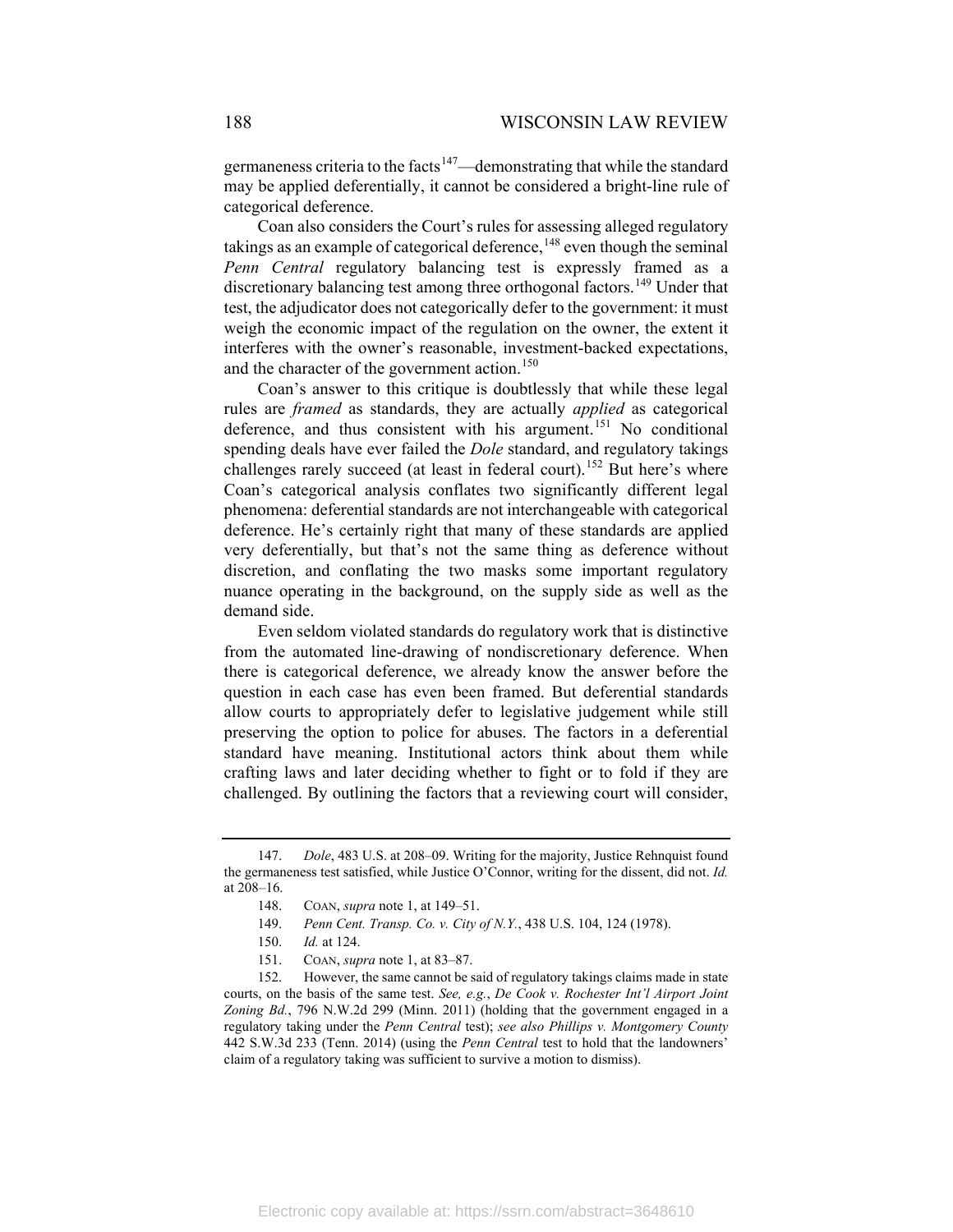such standards can provide incentives for regulatory actors to plan on the basis of set criteria, to avoid the force of the rule in litigation. They can influence stakeholder decisions about litigation, and establish the parameters for bargaining.<sup>[153](#page-25-0)</sup>

They can also provide important guidance around which parties can structure their behavior, as in the context of regulatory takings. Even though the *Penn Central* balancing test is seldom failed, the three factors introduce substantive considerations that can operate to constrain regulatory activity to stay within the boundaries of the deference courts are likely to afford them.

Moreover, deferential standards can be used to set a federal regulatory floor that state courts and legislatures can meet or exceed, providing another important intersection between judicially crafted rules and standards in the federalism context. For example, the Supreme Court did exactly this in its treatment of economic development takings in *Kelo v. New London*, [154](#page-25-1) in which it set forth a rule of categorical deference, but invited states to take a more stringent position.<sup>[155](#page-25-2)</sup> And indeed, at least half the state have done since then, either by judicial or legislative rule-making.<sup>[156](#page-25-3)</sup> So conflating deferential standards with categorical deference shortchanges the distinction, and failing to acknowledge the nuance here limits the utility of the theory.

#### *B. Covert Cooperation Among Competing Models*

Finally, I want to discuss the relationship between the capacity model and the other models that Coan argues it outperforms. There is certainly much value to be gleaned from Coan's capacity theory for understanding constitutional rulemaking, especially when it is used in combination with other models—but I'm not sure that it stands on its own as reliably as it sets out to do.

The model is very convincing in some important ways, but of course, it would be even more convincing if all the justices always acted in ways the model anticipates. Yet that rarely happens. As even Coan acknowledges, for example, both Justice Cardozo and Justice Thomas have rejected categorical deference in the context of the Commerce Clause

Electronic copy available at: https://ssrn.com/abstract=3648610

<span id="page-25-1"></span><span id="page-25-0"></span><sup>153.</sup> Ryan, *Negotiating Federalism*, *supra* note [3,](#page-2-9) at 133–34; Ryan, EFTWW, *supra* not[e 78,](#page-13-0) at 366–67.

<sup>154.</sup> *Kelo v. City of New London*, 545 U.S. 469 (2005).

<sup>155.</sup> *Id.* at 489–90.

<span id="page-25-3"></span><span id="page-25-2"></span><sup>156.</sup> *See* Marc Mihaly & Turner Smith, Kelo's *Trail: A Survey of State and Federal Legislative and Judicial Activity Five Years Later*, 38 ECOLOGY L.Q. 703 (2011); Harvey M. Jacobs & Ellen M. Bassett, *After "*Kelo*" Political Rhetoric and Policy Responses*, LAND LINES, Apr. 2012, at 14–15 ("Following the invitation of the court, [fortythree] states adopted laws that appear to challenge *Kelo* . . .").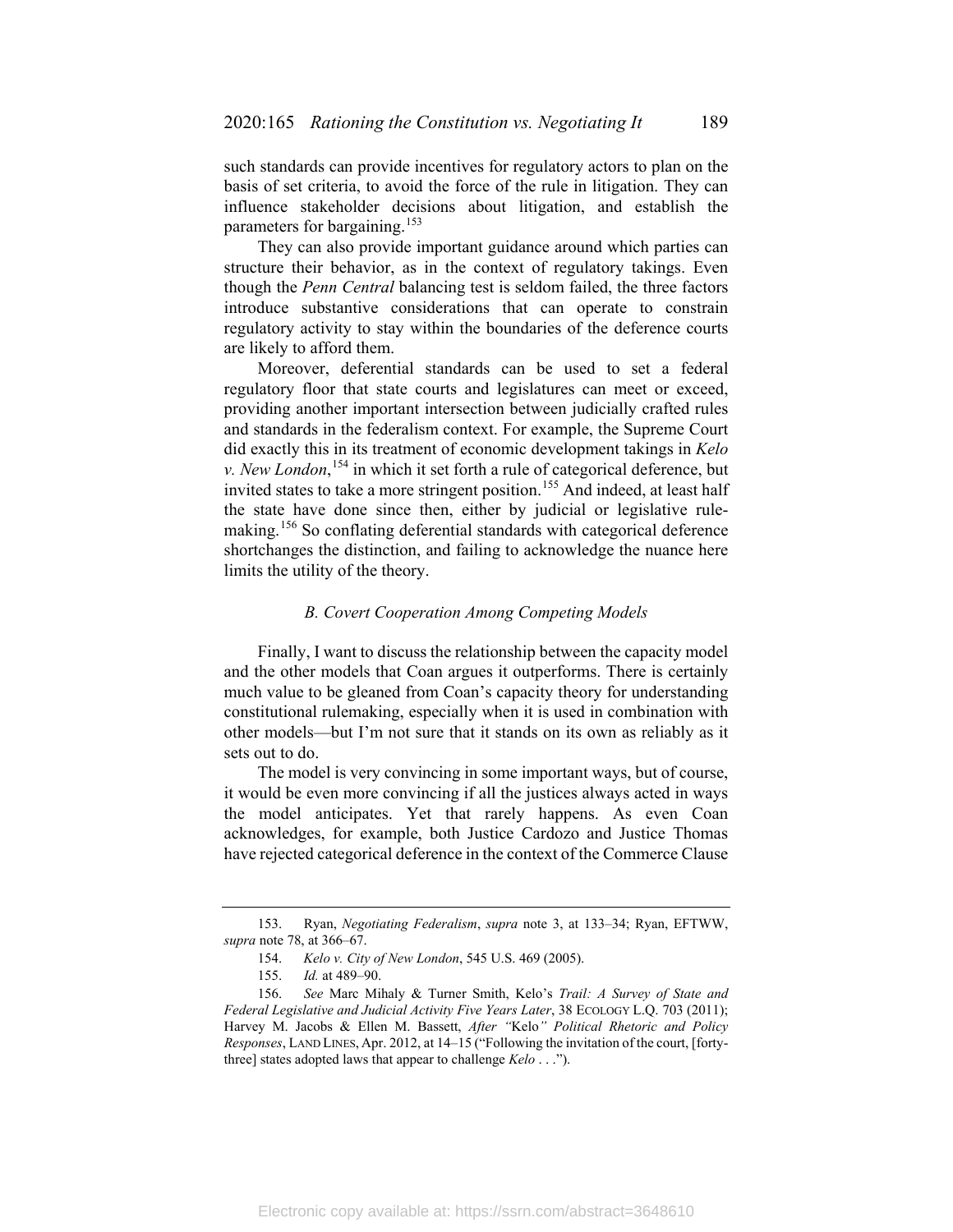in different contexts.<sup>[157](#page-26-0)</sup> Coan celebrates Justice Cardozo's proposed standard in *Carter Coal* as an alternative to categorical deference.<sup>[158](#page-26-1)</sup> Even though they are both minority views, the capacity model predicts that justices shouldn't take these positions—which means that there must be something else also operating in the background—some other model or models to explain what else is driving these justices to go in these different directions. So capacity can't be the only theoretical model that is doing work, or operating in the background of interpretive decision-making by the Court.

In the end, I had to question the severity of the isolation that Coan creates around the constraints of capacity, in opposition to the other models he identifies, such as the legalist, attitudinal, and strategic models. Because in the end, I see the Capacity Model not just as something in opposition to these other models, but as something already baked into these other models in fundamental ways. There is clear symbiosis between capacity and each of the others, and perhaps all of them together. After all, concern for judicial capacity is both a legalist and attitudinal concern, and with strategic implications as well. Doctrinal concerns for administrability are a capacity-driven concern. "Legalist" adherence to principles of judicial restraint reflect embedded administrability concerns about preserving national uniformity and predictability within minimum professional standards. Strategic agendas break down if judges create decision rules that cannot be effectively administered within the present system.

Even Coan recognizes the synergy that must exist among these models, even as he argues that the capacity model is superior,<sup>[159](#page-26-2)</sup> but I'm not as sure as he is that it's truly possible to isolate them from one another. Capacity is just as important an element in these other models, just as these other models are implicitly bound up with the capacity model's concern for legitimacy and results—because otherwise, the justices would not care about achieving minimal professional standards or disuniformity across the federal circuits. Indeed, the very underpinnings of the capacity model necessarily implies legalist and strategic considerations. The Court could decide as many cases as it wants to by flipping a coin, but it doesn't take that route, because it is too committed up those (pesky) legalistic principles of due process and the rule of law. So I agree with Coan that it's useful to be able to distinguish these as separate inputs to an overall model of Supreme Court decision-making, but in the end, I see them as much more intertwined than his book suggests.

<sup>157.</sup> COAN, *supra* not[e 1,](#page-1-4) at 60–62.

<span id="page-26-2"></span><span id="page-26-1"></span><span id="page-26-0"></span><sup>158.</sup> *Id.* at 70 (explaining that Justice Cardozo's approach seems "more consistent with both constitutional text and constitutional structure than any of the Court's categorical limits . . .").

<sup>159.</sup> *See* COAN, *supra* note [1,](#page-1-4) at 47–50.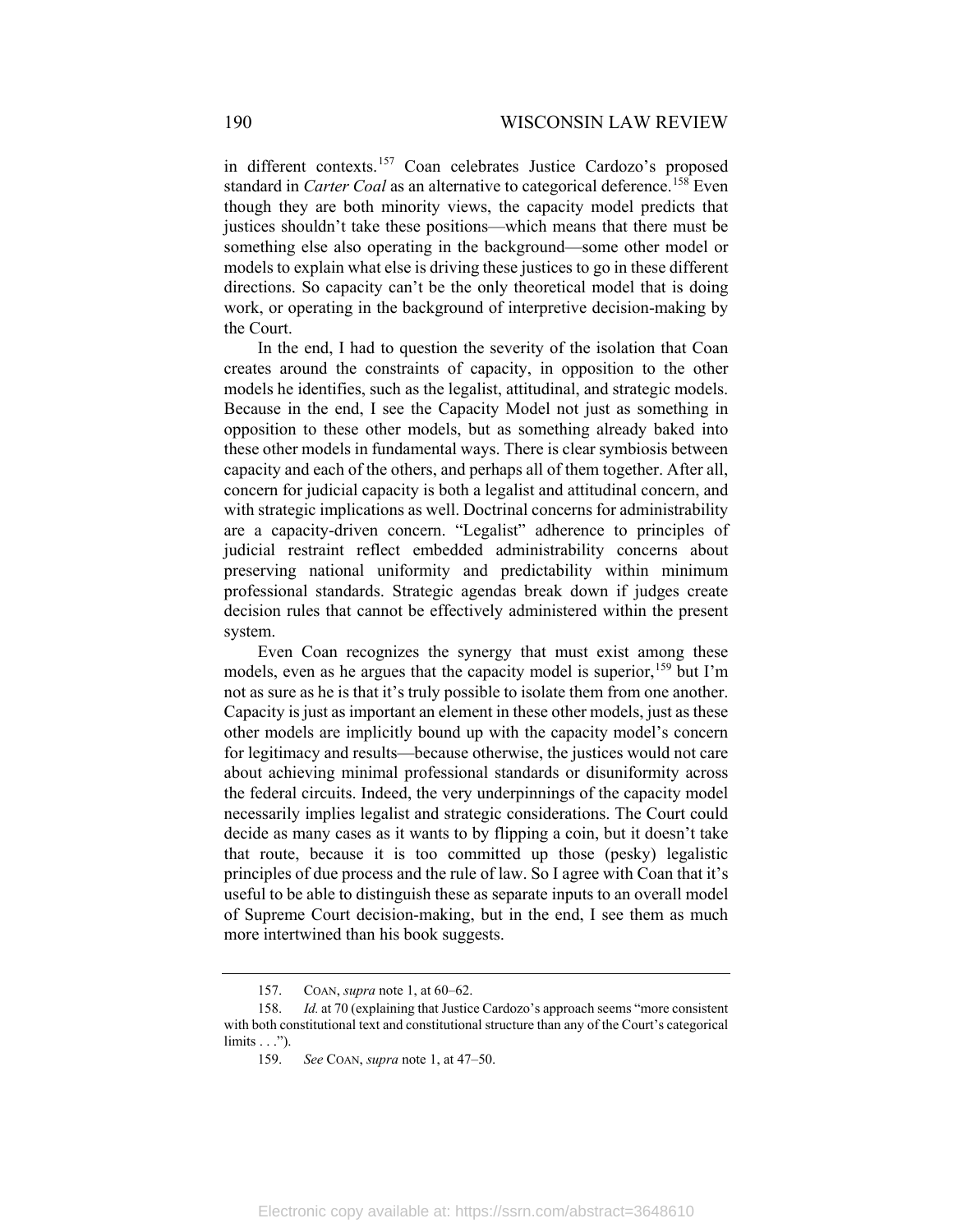## CONCLUSION: AN INVITATION TO NORMATIVE ANALYSIS

I conclude with an open invitation for Coan, now that he has opened this Pandora's Box, to give us the normative analysis that his positive account so sorely begs. Andy, now that we fully understand all the problems limited judicial capacity can create for good judicial administration and good governance in general—what does the path forward look like?

Having provided this powerful account of how capacity constraints predetermine Supreme Court decision-making, I'd encourage Coan to think more seriously about the appropriate remedy for the problems he has identified. He makes a strong case that limited judicial capacity can lead to suboptimal judicial decision-making, especially in legal realms threatened by high volumes of high-stakes litigation. Still, I'm not clear on what he thinks we should do about this, and one could draw markedly different conclusions from his analysis.

If we are convinced by his account of all the problems that can flow from limited judicial capacity, is the right answer is to simply increase capacity? Should we expand the federal judiciary by hiring more personnel who can spent more time and energy dealing with the intricacies and nuances of constitutional dilemmas in each case and controversy in which they arise? Will seating more federal judges enable the Supreme Court to articulate more of the context-responsive standards that he, Justice Cardozo, and I might prefer?

Or, alternatively, is the proper conclusion from Coan's work that we should have *fewer* judges? Should we reduce the size and importance of the judiciary, shifting some of that interpretive authority to the political branches instead, because courts are inevitably incapable of managing the responsibilities we heap upon them with the requisite care? Is the promise of individualized judicial review more a pipe-dream than an actualizable reality? Should we accordingly concede defeat and reduce the judicial role, because courts are inherently ill-equipped to deal with high-volume, highstakes issues in the first place? Will capacity issues, like a chicken and egg problem, always strain judicial competence, because the more finely grained review they can provide, the more litigation will chase after those resources until they are limited once again?

Coan's palpable frustration with what he sees as the failures and limitations of judicial review almost seems to call for this kind of solution, though it would produce formal structural deference to the political branches that may be similar to what he critiques now. This would enable legislative and regulatory dispute resolution at a more fine-grained level, and with more limited judicial oversight, perhaps not unlike the categorical judicial deference Coan critiques here—but at least we would be up front about what we were doing. Another potential result could be more negotiations among the relevant stakeholders—something my own work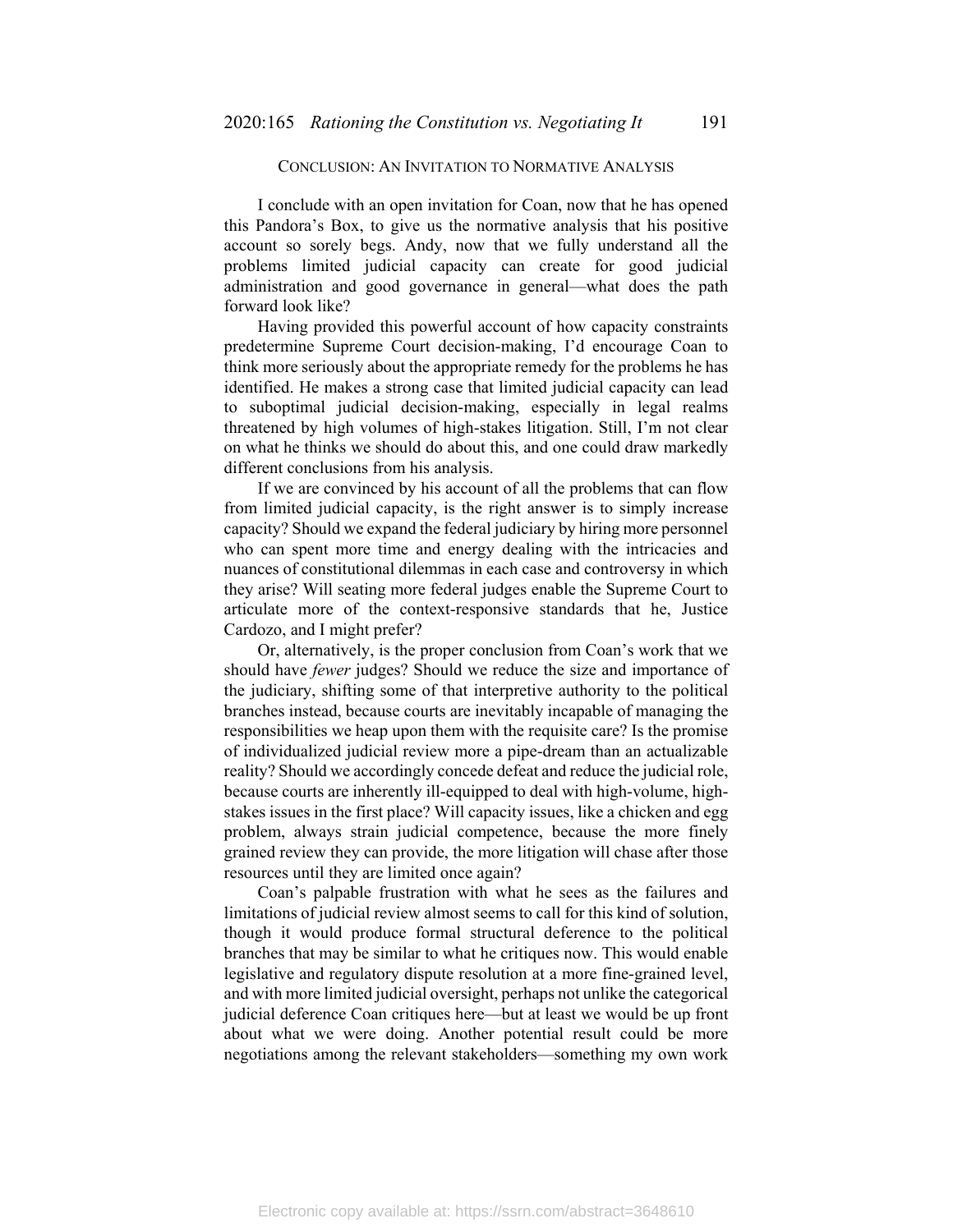might seem to champion—but even I don't believe that negotiation is the appropriate tool for resolving conflict in all contexts.<sup>[160](#page-28-0)</sup> It can work in the federalism context, where incommensurate values within legal realms of heightened jurisdictional uncertainty creates a forum amenable to bilaterally negotiated consensus, but I'm not sure that negotiation is the right answer when it comes to adjudicating equal protection in contexts of extreme power imbalances, often involving the civil rights of the vulnerable. We don't generally think that people should bargain over human rights.

And while upstarts like me and Coan will still argue at the margins, maybe—just maybe—the judiciary is roughly right about the restraint with which it administers its own role, at least in general. Imagine what the legal world would look like if the Court did *not* treat legislative and executive rulemaking with so much deference in high stakes, high volume arenas? Right now, the Court saves the power to reject duly enacted laws and regulation as a big stick that it holds in the background, while it speaks more softly in the foreground through deferential standards. So long as the stick is there, it has meaning. But if we reversed those postures, imagine the potential for judicial tyranny, and the political turmoil it would unleash. The complaints we regularly hear today about judicial lawmaking under the Court's current practices would seem quaint.

So at least in general, perhaps this is the better balance, and we can affirm the prevalence of deferential judicial rules for principled reasons that go beyond the principle-neutral acknowledgement of the limits of judicial capacity. Even so, the same might *not* be true for bright line rules created by the Court that are *not* deferential. When the Court strikes down duly-enacted lawmaking, perhaps that is when it owes the more nuanced consideration that Coan and I advocate for. My own personal take is that when the core constitutional promises associated with human rights are implicated, the Court is on its most solid ground in rejecting federal lawmaking under a bright line rule (for example, against race discrimination). But when it engages structural constitutional promises that are almost never as substantively clear, bright-line rules are perhaps more perilous.<sup>[161](#page-28-1)</sup>

<span id="page-28-0"></span><sup>160.</sup> RYAN, F&TTW, *supra* note [4,](#page-2-0) at 354–55 ("To reiterate the critical caveats, the interpretive potential within federalism bargaining does not mean that every bargain between state and federal actors will always be faithful to federalism, nor does it mean that all federalism-sensitive governance should be negotiated.").

<span id="page-28-1"></span><sup>161.</sup> *Id.* at 348–49 ("In contrast to adjudicating rights, a substantive realm in which the Constitution's directions are relatively clear, the adjudication of federalism draws on penumbral implications in the text that leave much more to interpretation. The boundary between state and federal authority is implied by structural directives such as the enumeration of federal powers in Article I and the retention of state power in the Tenth Amendment, but neither commands the clarify of commitment that the Constitution makes to identifiable individual rights . . .").